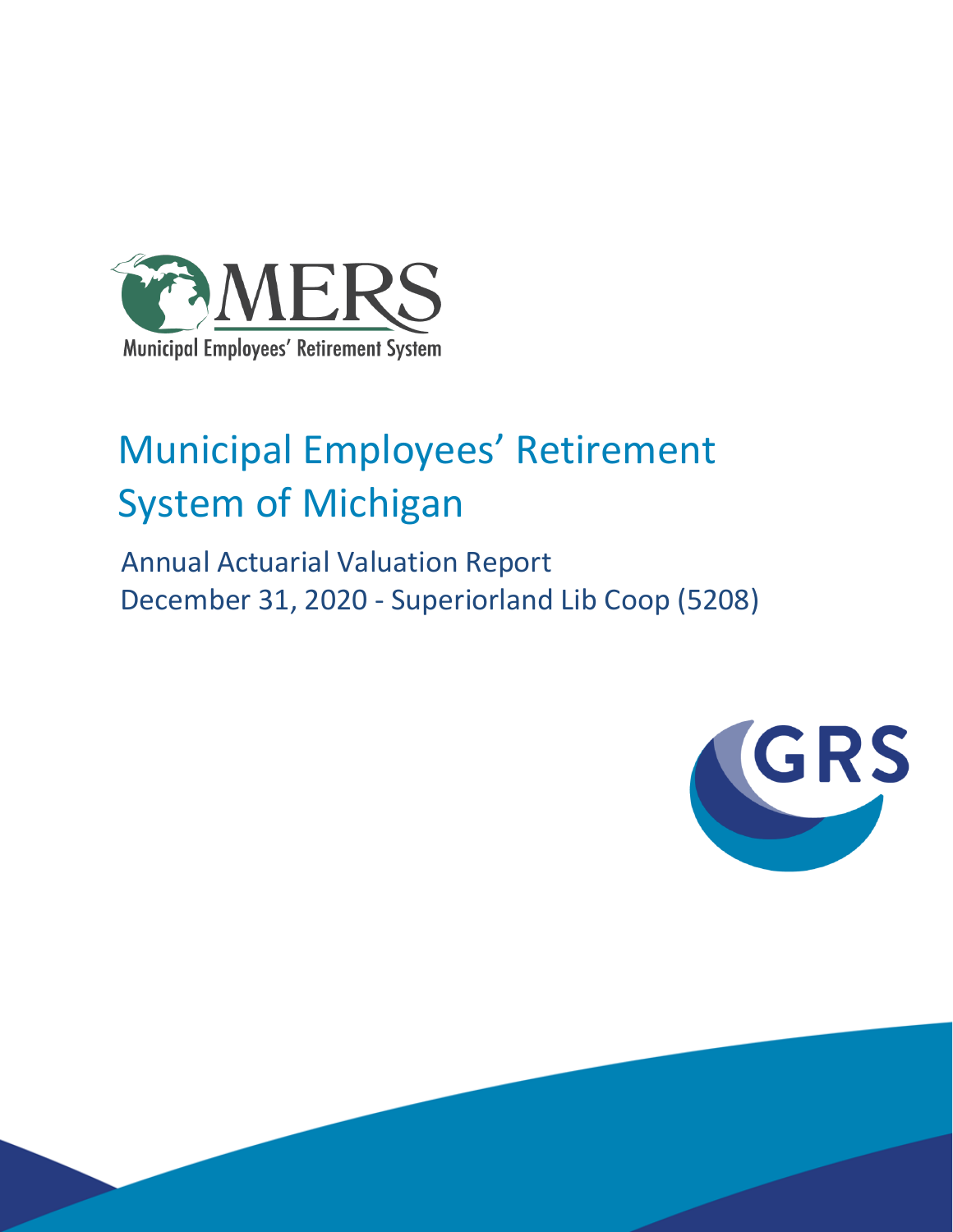

Spring, 2021

Superiorland Lib Coop

In care of: Municipal Employees' Retirement System of Michigan 1134 Municipal Way Lansing, Michigan 48917

This report presents the results of the Annual Actuarial Valuation, prepared for Superiorland Lib Coop (5208) as of December 31, 2020. The report includes the determination of liabilities and contribution rates resulting from the participation in the Municipal Employees' Retirement System of Michigan ("MERS"). This report contains the minimum actuarially determined contribution requirement, in alignment with the MERS Plan Document, Actuarial Policy, the Michigan Constitution, and governing statutes. Superiorland Lib Coop is responsible for the employer contributions needed to provide MERS benefits for its employees and former employees.

The purposes of this valuation are to:

- Measure funding progress as of December 31, 2020,
- Establish contribution requirements for the fiscal year beginning October 1, 2022,
- Provide information regarding the identification and assessment of risk,
- Provide actuarial information in connection with applicable Governmental Accounting Standards Board (GASB) statements, and
- Provide information to assist the local unit of government with state reporting requirements.

This valuation assumed the continuing ability of the plan sponsor to make the contributions necessary to fund this plan. A determination regarding whether or not the plan sponsor is actually able to do so is outside our scope of expertise and was not performed.

The findings in this report are based on data and other information through December 31, 2020. The valuation was based upon information furnished by MERS concerning Retirement System benefits, financial transactions, plan provisions and active members, terminated members, retirees and beneficiaries. We checked for internal reasonability and year-to-year consistency, but did not audit the data. We are not responsible for the accuracy or completeness of the information provided by MERS.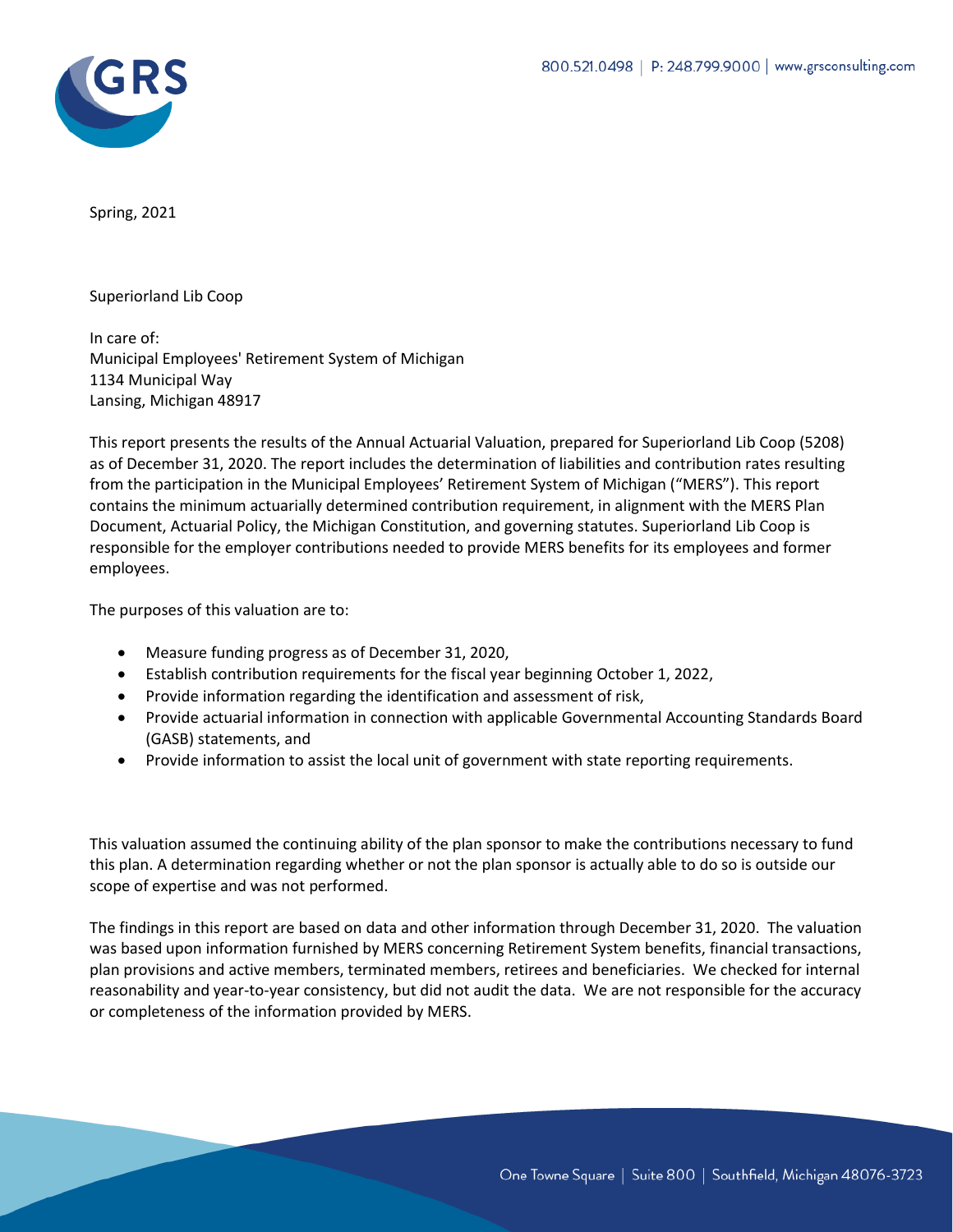Superiorland Lib Coop Spring, 2021 Page 2

The Municipal Employees' Retirement Act, PA 427 of 1984 and the MERS' Plan Document Article VI sec. 71 (1)(d), provides the MERS Board with the authority to set actuarial assumptions and methods after consultation with the actuary. As the fiduciary of the plan, MERS Retirement Board sets certain assumptions for funding and GASB purposes. These assumptions are checked regularly through a comprehensive study, called an Experience Study. Studies were completed in 2018 and 2020, and are the basis of the economic and demographic assumptions and methods currently in place. Updated economic assumptions were adopted by the MERS Retirement Board at the February 28, 2019 board meeting and were effective with the December 31, 2019 annual actuarial valuation. **At the February 27, 2020 board meeting, the MERS Retirement Board adopted demographic assumptions effective with the December 31, 2020 annual actuarial valuation, which will impact contributions beginning in 2022.**

The Michigan Department of Treasury provides required assumptions to be used for purposes of Public Act 202 reporting. These assumptions are for reporting purposes only and do not impact required contributions. Please refer to the State Reporting page found at the end of this report for information for this filing.

For a full list of all the assumptions used, please refer to the division-specific assumptions described in table(s) in this report, and to the Appendix on the MERS website at: [http://www.mersofmich.com/Portals/0/Assets/Resources/AAV-Appendix/MERS-](http://www.mersofmich.com/Portals/0/Assets/Resources/AAV-Appendix/MERS-2020AnnualActuarialValuation-Appendix.pdf)[2020AnnualActuarialValuation-Appendix.pdf](http://www.mersofmich.com/Portals/0/Assets/Resources/AAV-Appendix/MERS-2020AnnualActuarialValuation-Appendix.pdf)

**The actuarial assumptions used for this valuation, including the assumed rate of investment return, are reasonable for purposes of the measurement.**

**This report reflects the impact of COVID-19 experience through December 31, 2020. It does not reflect the ongoing impact of COVID-19, which is likely to influence demographic and economic experience, at least in the short-term. We will continue to monitor these developments and their impact on the MERS Defined Benefit and Hybrid plans. Actual future experience will be reflected in each subsequent annual valuation, as experience emerges.**

This report has been prepared by actuaries who have substantial experience valuing public employee retirement systems. To the best of our knowledge the information contained in this report is accurate and fairly presents the actuarial position of Superiorland Lib Coop as of the valuation date. All calculations have been made in conformity with generally accepted actuarial principles and practices, with the Actuarial Standards of Practice issued by the Actuarial Standards Board, and with applicable statutes.

David T. Kausch, Rebecca L. Stouffer, and Mark Buis are members of the American Academy of Actuaries. These actuaries meet the Academy's Qualification Standards to render the actuarial opinions contained herein. The signing actuaries are independent of the plan sponsor. GRS maintains independent consulting agreements with certain local units of government for services unrelated to the actuarial consulting services provided in this report.

The Retirement Board of the Municipal Employees' Retirement System of Michigan confirms that the System provides for payment of the required employer contribution as described in Section 20m of Act No. 314 of 1965 (MCL 38.1140m).

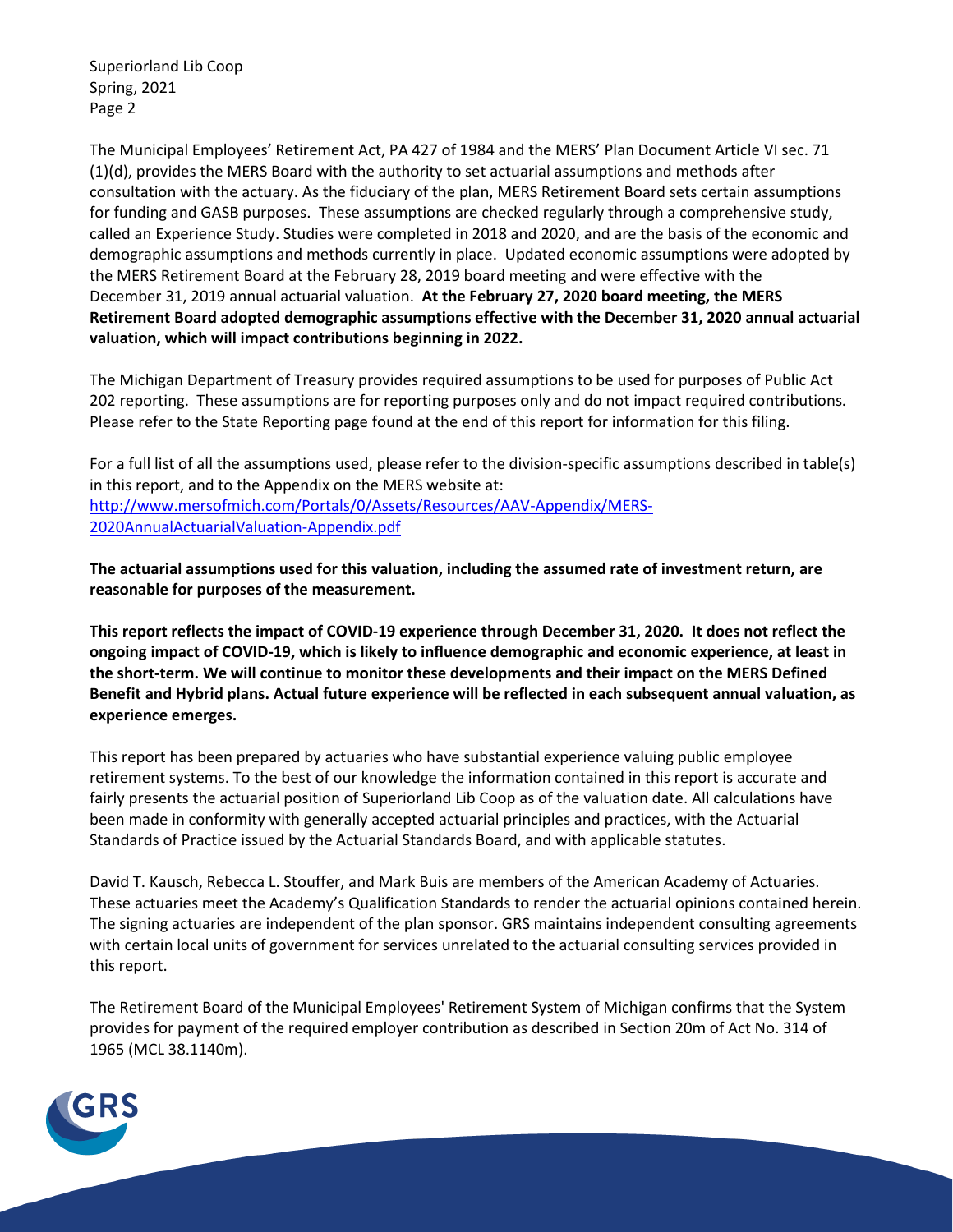Superiorland Lib Coop Spring, 2021 Page 3

This information is purely actuarial in nature. It is not intended to serve as a substitute for legal, accounting or investment advice.

This report was prepared at the request of the MERS Retirement Board and may be provided only in its entirety by the municipality to other interested parties (MERS customarily provides the full report on request to associated third parties such as the auditor for the municipality). GRS is not responsible for the consequences of any unauthorized use. This report should not be relied on for any purpose other than the purposes described herein. Determinations of financial results, associated with the benefits described in this report, for purposes other than those identified above may be significantly different.

If you have reason to believe that the plan provisions are incorrectly described, that important plan provisions relevant to this valuation are not described, that conditions have changed since the calculations were made, that the information provided in this report is inaccurate or is in anyway incomplete, or if you need further information in order to make an informed decision on the subject matter in this report, please contact your Regional Manager at 1.800.767.MERS (6377).

Sincerely,

David T Fausch

David T. Kausch, FSA, FCA, EA, MAAA

Rebecca J. Stough

Rebecca L. Stouffer, ASA, FCA, MAAA

Mark Buis, FSA, FCA, EA, MAAA

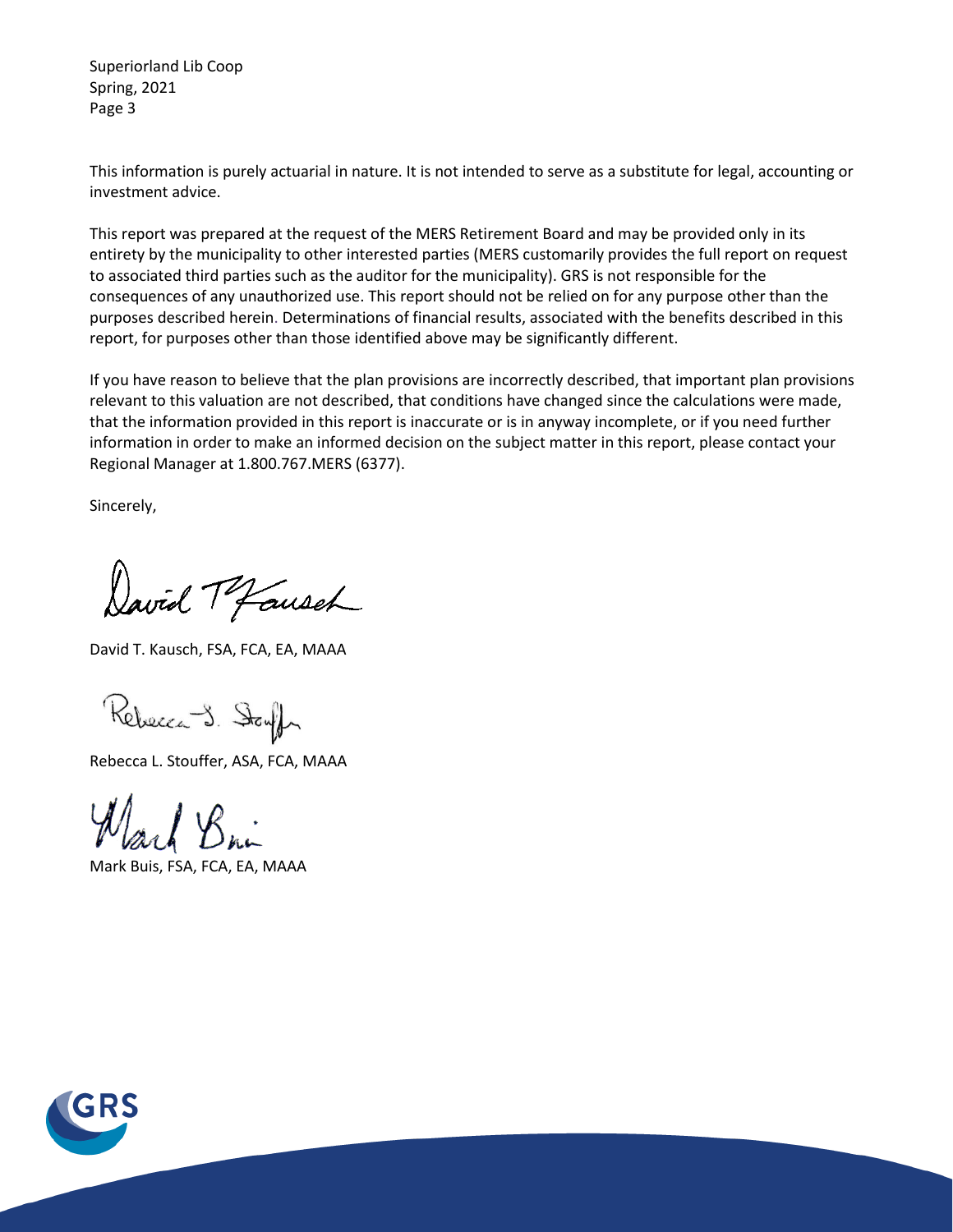# **Table of Contents**

| Table 1: Employer Contribution Details for the Fiscal Year Beginning October 1, 2022 13 |  |
|-----------------------------------------------------------------------------------------|--|
|                                                                                         |  |
|                                                                                         |  |
|                                                                                         |  |
|                                                                                         |  |
|                                                                                         |  |
|                                                                                         |  |
|                                                                                         |  |
|                                                                                         |  |
|                                                                                         |  |
|                                                                                         |  |
|                                                                                         |  |
|                                                                                         |  |
|                                                                                         |  |

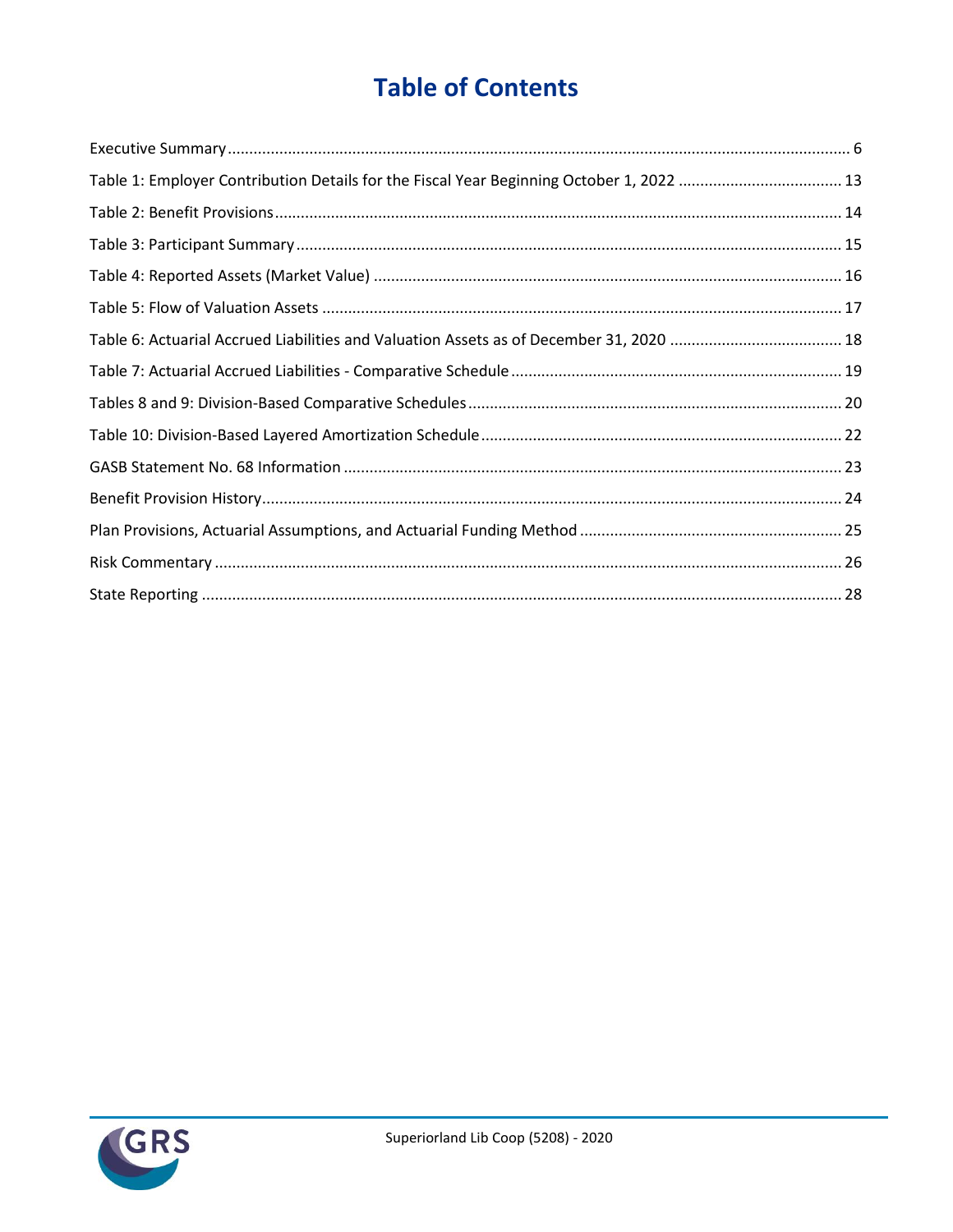# **Executive Summary**

### **Funded Ratio**

The funded ratio of a plan is the percentage of the dollar value of the actuarial accrued liability that is covered by the actuarial value of assets. While funding ratio may be a useful plan measurement, understanding a plan's funding trend may be more important than a particular point in time. Refer to Table 7 to find a history of this information.

|               | 12/31/2020 | 12/31/2019 |
|---------------|------------|------------|
| Funded Ratio* | 74%        | 76%        |

\* Reflects assets from Surplus divisions, if any.

Throughout this report are references to valuation results generated prior to the 2018 valuation date. Results prior to 2018 were received directly from the prior actuary or extracted from the previous valuation system by MERS's technology service provider.

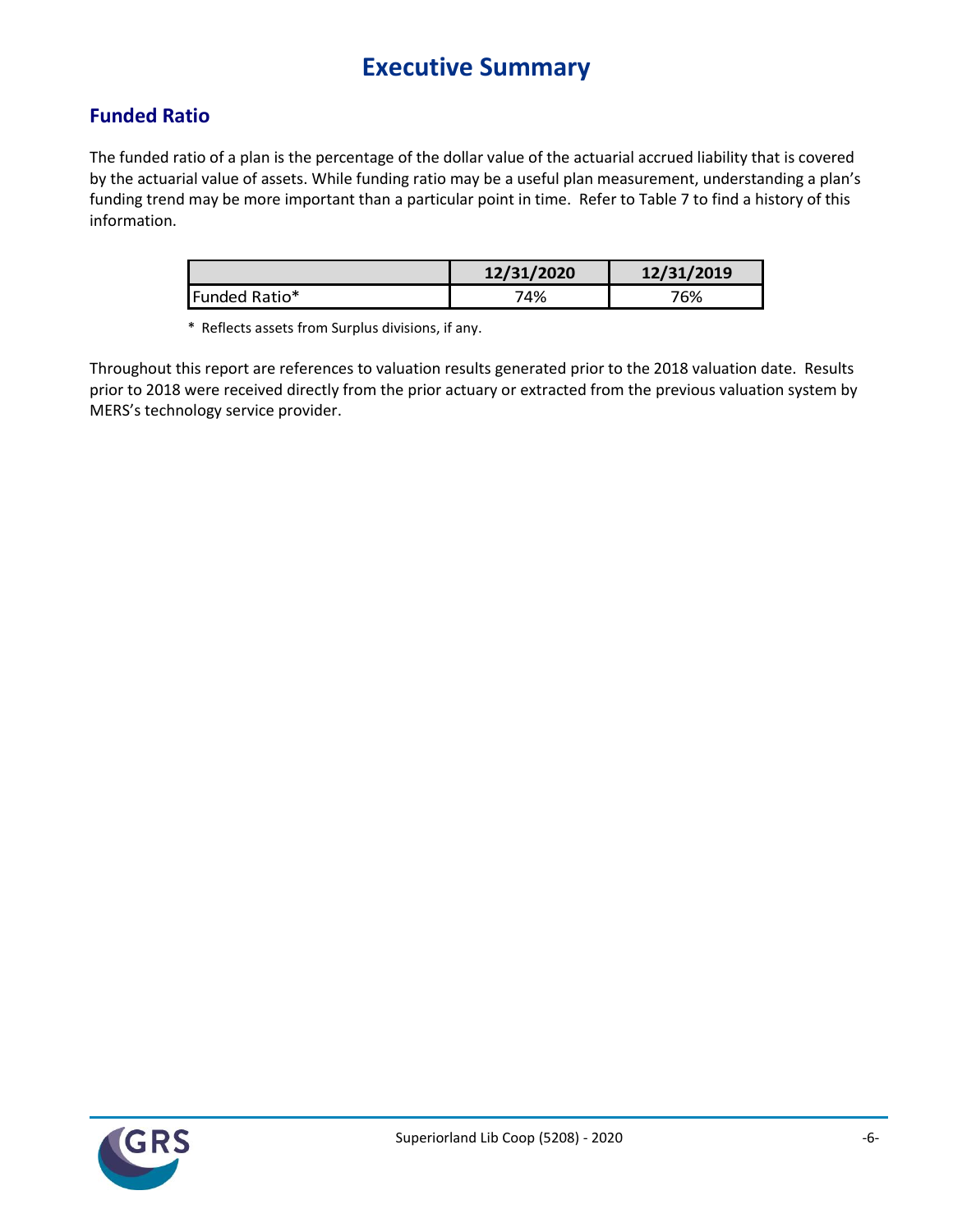### **Required Employer Contributions**

Your required employer contributions are shown in the following table. Employee contributions, if any, are in addition to the employer contributions.

Effective for the December 31, 2020 valuation, the MERS Retirement Board has adopted updated demographic assumptions. Changes to these assumptions are effective for contributions beginning in 2022. Effective with the 2019 valuation, the MERS Retirement Board adopted updated economic assumptions. The combined impact of these assumption changes may be phased in. This valuation reflects the second year of phase-in for the economic assumption update and the first year of phase-in for the demographic assumption update. The remaining combined phase-in period is four years for all assumption changes.

By default, MERS will invoice you based on the amount in the "No Phase-in" columns. This amount will be considered the minimum required contribution unless you request to be billed the "Phase-in" rates. If you wish to be billed using the phased-in rates, please contact MERS, at which point the alternate minimum required contribution will be the amount in the "Phase-in" columns.

|                                       |            | <b>Percentage of Payroll</b> | Monthly \$ Based on Projected Payroll |             |                          |                          |             |                       |  |               |  |             |  |  |  |  |  |  |  |            |  |            |  |  |  |  |  |  |  |  |  |  |  |  |  |  |  |  |  |      |  |      |  |      |
|---------------------------------------|------------|------------------------------|---------------------------------------|-------------|--------------------------|--------------------------|-------------|-----------------------|--|---------------|--|-------------|--|--|--|--|--|--|--|------------|--|------------|--|--|--|--|--|--|--|--|--|--|--|--|--|--|--|--|--|------|--|------|--|------|
|                                       | Phase-in   | No Phase-in                  | Phase-in                              | No Phase-in |                          | Phase-in                 | No Phase-in |                       |  | Phase-in      |  | No Phase-in |  |  |  |  |  |  |  |            |  |            |  |  |  |  |  |  |  |  |  |  |  |  |  |  |  |  |  |      |  |      |  |      |
| <b>Valuation Date:</b>                | 12/31/2020 | 12/31/2020                   | 12/31/2019                            | 12/31/2019  | 12/31/2020<br>12/31/2020 |                          |             |                       |  |               |  |             |  |  |  |  |  |  |  | 12/31/2019 |  | 12/31/2019 |  |  |  |  |  |  |  |  |  |  |  |  |  |  |  |  |  |      |  |      |  |      |
|                                       | October 1, | October 1.                   | October 1.                            | October 1.  |                          | October 1.<br>October 1. |             |                       |  | October 1.    |  | October 1,  |  |  |  |  |  |  |  |            |  |            |  |  |  |  |  |  |  |  |  |  |  |  |  |  |  |  |  |      |  |      |  |      |
| <b>Fiscal Year Beginning:</b>         | 2022       | 2022                         | 2021                                  | 2021        | 2022                     |                          |             |                       |  |               |  |             |  |  |  |  |  |  |  |            |  |            |  |  |  |  |  |  |  |  |  |  |  |  |  |  |  |  |  | 2022 |  | 2021 |  | 2021 |
| <b>Division</b>                       |            |                              |                                       |             |                          |                          |             |                       |  |               |  |             |  |  |  |  |  |  |  |            |  |            |  |  |  |  |  |  |  |  |  |  |  |  |  |  |  |  |  |      |  |      |  |      |
| 01 - General                          |            |                              |                                       |             |                          | 2,958                    |             | 3,513                 |  | $2,610$   \$  |  | 2,859       |  |  |  |  |  |  |  |            |  |            |  |  |  |  |  |  |  |  |  |  |  |  |  |  |  |  |  |      |  |      |  |      |
| <b>Total Municipality -</b>           |            |                              |                                       |             |                          |                          |             |                       |  |               |  |             |  |  |  |  |  |  |  |            |  |            |  |  |  |  |  |  |  |  |  |  |  |  |  |  |  |  |  |      |  |      |  |      |
| <b>Estimated Monthly Contribution</b> |            |                              |                                       |             |                          | 2,958                    |             | $3,513$ $\frac{1}{5}$ |  | $2,610$   \$  |  | 2,859       |  |  |  |  |  |  |  |            |  |            |  |  |  |  |  |  |  |  |  |  |  |  |  |  |  |  |  |      |  |      |  |      |
| <b>Total Municipality -</b>           |            |                              |                                       |             |                          |                          |             |                       |  |               |  |             |  |  |  |  |  |  |  |            |  |            |  |  |  |  |  |  |  |  |  |  |  |  |  |  |  |  |  |      |  |      |  |      |
| <b>Estimated Annual Contribution</b>  |            |                              |                                       |             |                          | 35,496                   |             | 42,156                |  | $31,320$   \$ |  | 34,308      |  |  |  |  |  |  |  |            |  |            |  |  |  |  |  |  |  |  |  |  |  |  |  |  |  |  |  |      |  |      |  |      |

Employee contribution rates:

|                        | <b>Employee Contribution Rate</b> |  |  |  |  |  |  |
|------------------------|-----------------------------------|--|--|--|--|--|--|
| <b>Valuation Date:</b> | 12/31/2020<br>12/31/2019          |  |  |  |  |  |  |
| <b>Division</b>        |                                   |  |  |  |  |  |  |
| 01 - General           | 4.70%<br>4.70%                    |  |  |  |  |  |  |

The employer may contribute more than the minimum required contributions, as these additional contributions will earn investment income and may result in lower future contribution requirements. Employers making contributions in excess of the minimum requirements may elect to apply the excess contribution immediately to a particular division, or segregate the excess into one or more of what MERS calls "Surplus" divisions. An election in the first case would immediately reduce any unfunded accrued liability and lower the amortization payments throughout the remaining amortization period. An election to set up Surplus divisions would not immediately lower future contributions, however the assets from the Surplus division could be transferred to an unfunded division in the future to reduce the unfunded liability in future years, or to be used to pay all or a portion of the minimum required contribution in a future year. For purposes of this report, the assets in any Surplus division have been included in the municipality's total assets, unfunded accrued liability and funded status, however, these assets are not used in calculating the minimum required contribution.

**MERS strongly encourages employers to contribute more than the minimum contribution shown above.**

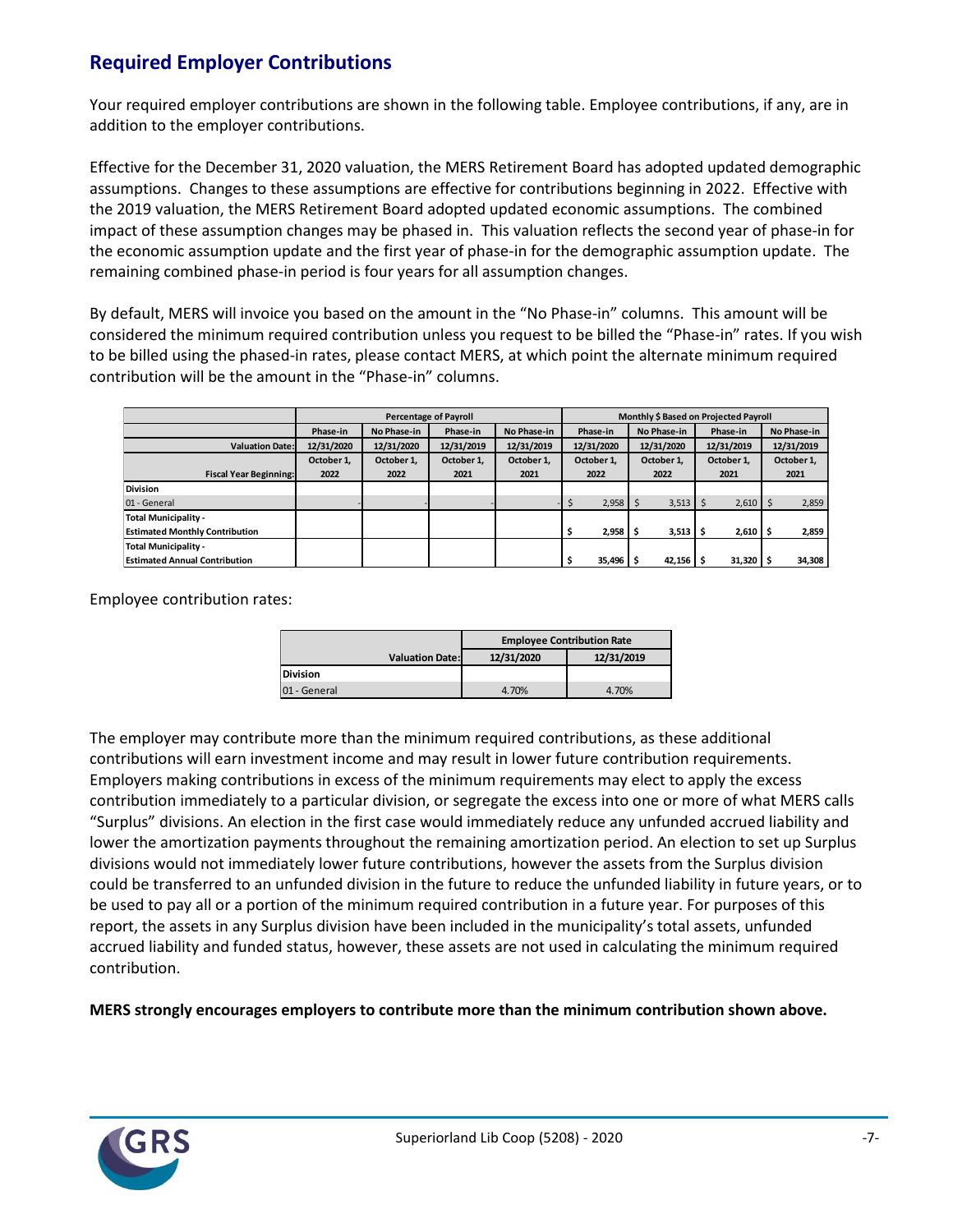Assuming that experience of the plan meets actuarial assumptions:

● To accelerate to a 100% funding ratio in 10 years, estimated monthly employer contributions for the fiscal year beginning in 2022 for the entire employer would be \$4,559, instead of \$3,513.

#### **How and Why Do These Numbers Change?**

In a defined benefit plan, contributions vary from one annual actuarial valuation to the next as a result of the following:

- Changes in benefit provisions (see Table 2),
- Changes in actuarial assumptions and methods (see the Appendix), and
- Experience of the plan (investment experience and demographic experience); this is the difference between actual experience of the plan and the actuarial assumptions.

These impacts are reflected in various tables in the report. For more information, please contact your Regional Manager.

### **Comments on Investment Rate of Return Assumption**

A defined benefit plan is funded by employer contributions, participant contributions, and investment earnings. Investment earnings have historically provided a significant portion of the funding. The larger the share of benefits being provided from investment returns, the smaller the required contributions, and vice versa. Determining the contributions required to prefund the promised retirement benefits requires an assumption of what investment earnings are expected to add to the fund over a long period of time. This is called the **Investment Return Assumption**.

The MERS Investment Return Assumption is **7.35%** per year. This, along with all of our other actuarial assumptions, is reviewed at least every five years in an Experience Study that compares the assumptions used against actual experience and recommends adjustments if necessary. If your municipality would like to explore contributions at lower assumed investment return assumptions, please review the "what if" projection scenarios later in this report.

### **Assumption Change in 2020**

A 5-year experience study analyzing historical experience from 2013 through 2018 was completed in February 2020. In addition to changes to the economic assumptions which took effect with the fiscal year 2021 contribution rates, the experience study recommended updated demographic assumptions, including adjustments to the following actuarial assumptions: mortality, retirement, disability, and termination rates. Changes to the demographic assumptions resulting from the experience study have been approved by the MERS Retirement Board and are effective beginning with the December 31, 2020 actuarial valuation, first impacting 2022 contributions. A complete description of the assumptions may be found in the Appendix to the valuation.

### **Comments on Asset Smoothing**

To avoid dramatic spikes and dips in annual contribution requirements due to short term fluctuations in asset markets, MERS applies a technique called **asset smoothing**. This spreads out each year's investment gains or losses over the prior year and the following four years. This smoothing method is used to determine your actuarial value of assets (valuation assets), which is then used to determine both your funded ratio and your

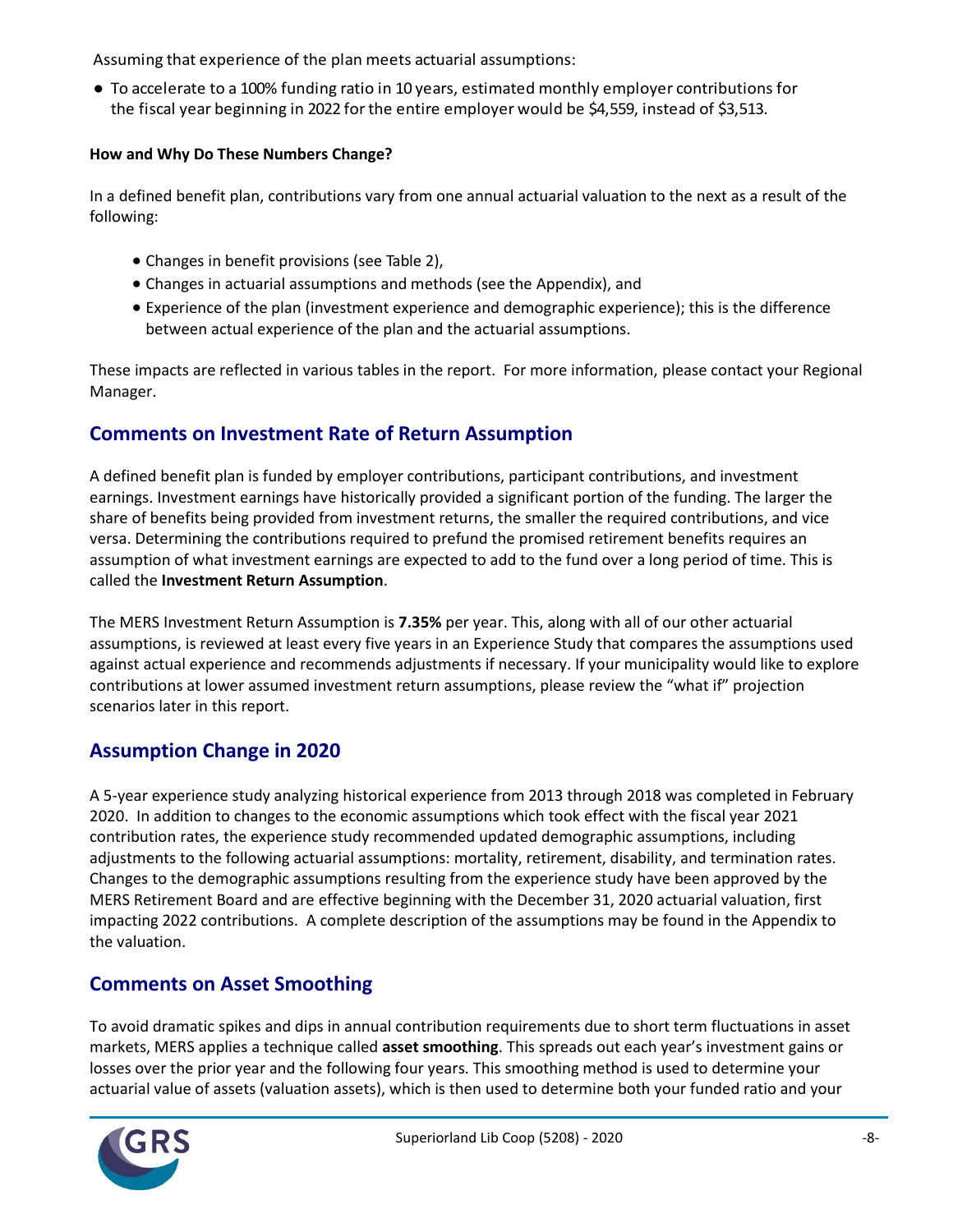required contributions. **The (smoothed) actuarial rate of return for 2020 was 8.17%, while the actual market rate of return was 12.70%.** To see historical details of the market rate of return, compared to the smoothed actuarial rate of return, refer to this report's Appendix, or view the ["How Smoothing Works" vi](https://vimeo.com/mersofmich/review/290989403/5707240419)deo on the [Defined Benefit resource page](http://www.mersofmich.com/Employer/Programs/Defined-Benefit-Plan) of the MERS website.

As of December 31, 2020, the actuarial value of assets is 97% of market value due to asset smoothing. This means that the rate of return on the actuarial value of assets should exceed the actuarial assumption in the next few years provided that the annual market returns exceed the 7.35% investment return assumption. When all assumptions are met, contribution rates are expected to stay approximately level as a percent of payroll (dollar amounts are expected to increase with wage inflation of 3.0% each year).

If the December 31, 2020 valuation results were based on market value instead of actuarial value:

- The funded percent of your entire municipality would be 76% (instead of 74%); and
- Your total employer contribution requirement for the fiscal year starting October 1, 2022 would be \$40,116 (instead of \$42,156).

### **Alternate Scenarios to Estimate the Potential Volatility of Results ("What If Scenarios")**

The calculations in this report are based on assumptions about long-term economic and demographic behavior. These assumptions will never materialize in a given year, except by coincidence. Therefore, the results will vary from one year to the next. The volatility of the results depends upon the characteristics of the plan. For example:

- Open divisions that have substantial assets compared to their active employee payroll will have more volatile employer contribution rates due to investment return fluctuations.
- Open divisions that have substantial accrued liability compared to their active employee payroll will have more volatile employer contribution rates due to demographic experience fluctuations.
- Small divisions will have more volatile contribution patterns than larger divisions because statistical fluctuations are relatively larger among small populations.
- Shorter amortization periods result in more volatile contribution patterns.

Many assumptions are important in determining the required employer contributions. In the following table, we show the impact of varying the Investment Return assumption. Lower investment returns would result in higher required employer contributions, and vice-versa. The three economic scenarios below provide a quantitative risk assessment for the impact of investment returns on the plan's future financial condition for funding purposes.

The relative impact of the economic scenarios below will vary from year to year, as the participant demographics change. The impact of each scenario should be analyzed for a given year, not from year to year. The results in the table are based on the December 31, 2020 valuation, and are for the municipality in total, not by division. These results do not reflect a phase-in of the impact of the new actuarial assumptions.

It is important to note that calculations in this report are mathematical estimates based upon assumptions regarding future events, which may or may not materialize. Actuarial calculations can and do vary from one valuation to the next, sometimes significantly depending on the group's size. Projections are not predictions. Future valuations will be based on actual future experience.

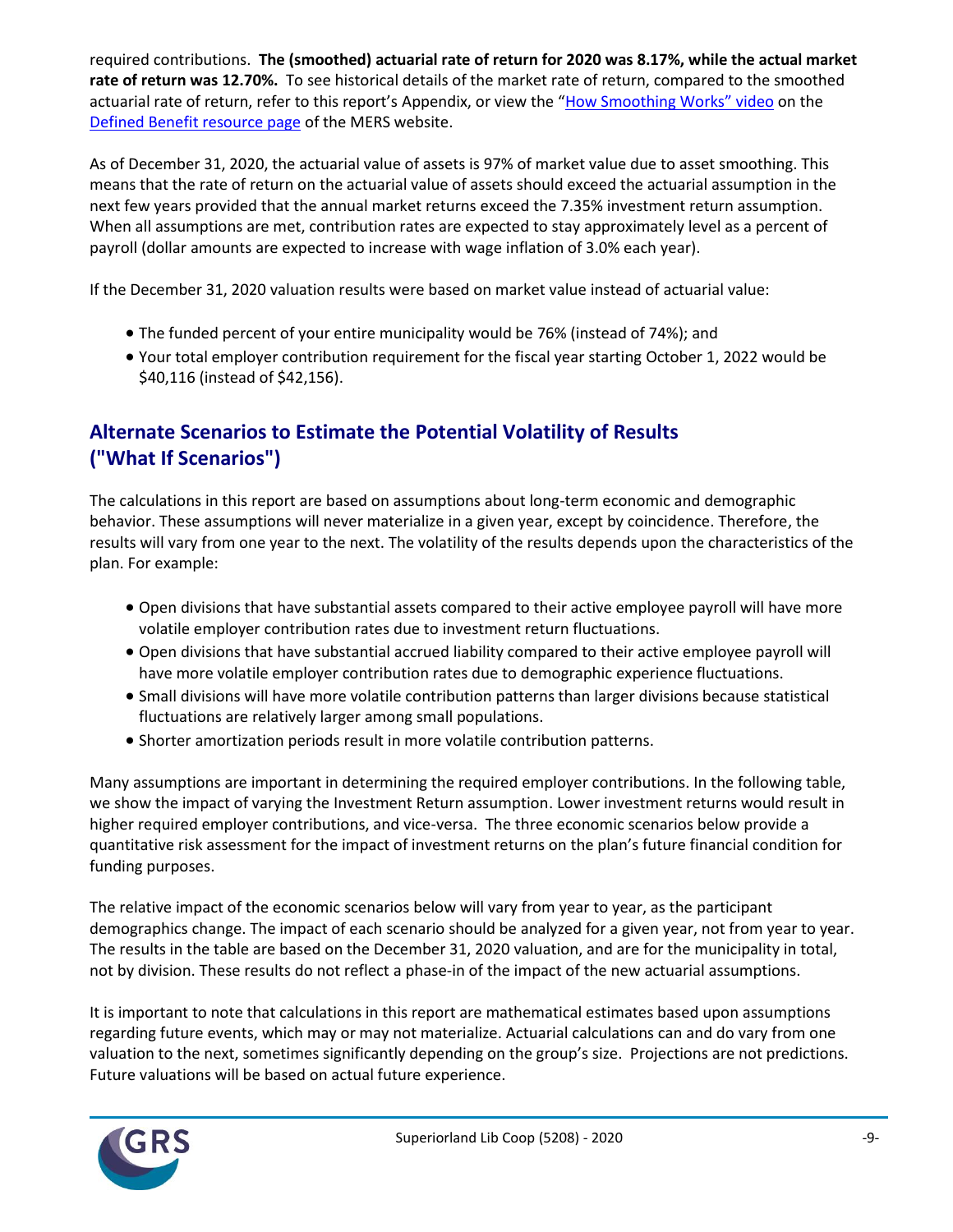|                                                |    | <b>Lower Future</b>                            | <b>Lower Future</b> |           |    | <b>Valuation</b>   |
|------------------------------------------------|----|------------------------------------------------|---------------------|-----------|----|--------------------|
| 12/31/2020 Valuation Results                   |    | <b>Annual Returns</b><br><b>Annual Returns</b> |                     |           |    | <b>Assumptions</b> |
| <b>Investment Return Assumption</b>            |    | 5.35%                                          |                     | 6.35%     |    | 7.35%              |
| <b>Accrued Liability</b>                       | \$ | 1,330,235                                      | Ś                   | 1,207,807 | \$ | 1,103,357          |
| Valuation Assets <sup>1</sup>                  | \$ | 816,158                                        |                     | 816,158   |    | 816,158            |
| Unfunded Accrued Liability                     | \$ | 514,077                                        | Ś                   | 391,649   | \$ | 287,199            |
| <b>Funded Ratio</b>                            |    | 61%                                            |                     | 68%       |    | 74%                |
|                                                |    |                                                |                     |           |    |                    |
| Monthly Normal Cost                            | \$ |                                                | \$                  |           |    |                    |
| <b>Monthly Amortization Payment</b>            | \$ | 4,755                                          |                     | 4,124     |    | 3,513              |
| <b>Total Employer Contribution<sup>2</sup></b> | ċ  | 4,755                                          |                     | 4,124     |    | 3,513              |

 $1$  The Valuation Assets include assets from Surplus divisions, if any.

<sup>2</sup> If assets exceed accrued liabilities for a division, the division may have an overfunding credit to reduce the division's employer contribution requirement. If the overfunding credit is larger than the normal cost, the division's full credit is included in the municipality's amortization payment above but the division's total contribution requirement is zero. This can cause the displayed normal cost and amortization payment to not add up to the displayed total employer contribution.

### **Projection Scenarios**

The next two pages show projections of the plan's funded ratio and computed employer contributions under the actuarial assumptions used in the valuation and alternate economic assumption scenarios. All three projections take into account the past investment experience that will continue to affect the actuarial rate of return in the short term.

The 7.35% scenario provides an estimate of computed employer contributions based on current actuarial assumptions, and a projected 7.35% market return. The other two scenarios may be useful if the municipality chooses to budget more conservatively, and make contributions in addition to the minimum requirements. The 6.35% and 5.35% projection scenarios provide an indication of the potential required employer contribution if these assumptions were met over the long-term.

Your municipality includes one or more Surplus divisions. The assets in a Surplus division may be used to reduce future employer contributions or to accelerate the date by which the municipality becomes 100% funded. The timing and use of these Surplus assets is discretionary.

The Funded Percentage graph shows projections of funded status under the 7.35% investment return assumption, both including the Surplus assets (contributed as of the valuation date), and without the Surplus assets. The graph including the Surplus assets assumes these Surplus assets grow with interest and are not used to lower future employer contributions. We modeled the projections including the Surplus assets in this fashion because the use of these assets is discretionary by the employer and we do not know when and how the employer will use them. Once the employer uses these Surplus assets, any future employer contributions are expected to be lower than those shown in the projections.

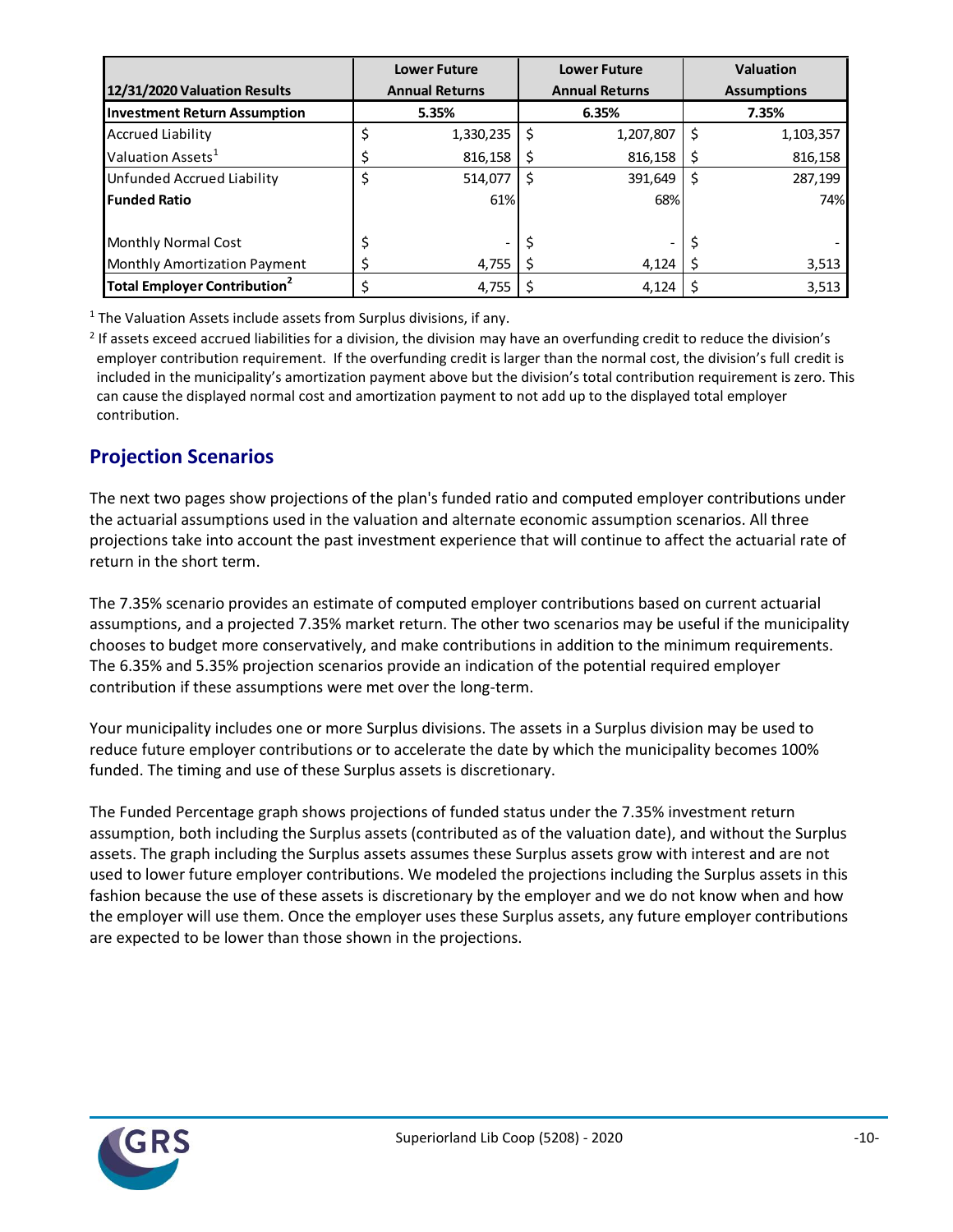| <b>Valuation</b>                    | <b>Fiscal Year</b> |                          |                               |         |               | <b>Estimated Annual</b> |
|-------------------------------------|--------------------|--------------------------|-------------------------------|---------|---------------|-------------------------|
| <b>Year Ending</b>                  | <b>Beginning</b>   | <b>Actuarial Accrued</b> |                               |         | <b>Funded</b> | <b>Employer</b>         |
| 12/31                               | 10/1               | Liability                | Valuation Assets <sup>2</sup> |         | Percentage    | Contribution            |
| $7.35\%$ <sup>1</sup> - NO PHASE-IN |                    |                          |                               |         |               |                         |
| 2020                                | 2022               | \$<br>1,103,357          | \$                            | 662,783 | 60%           | \$<br>42,156            |
| 2021                                | 2023               | \$<br>1,090,000          | \$                            | 654,000 | 60%           | \$<br>42,900            |
| 2022                                | 2024               | \$<br>1,080,000          | \$                            | 647,000 | 60%           | \$<br>44,300            |
| 2023                                | 2025               | \$<br>1,070,000          | \$                            | 655,000 | 61%           | \$<br>44,100            |
| 2024                                | 2026               | \$<br>1,050,000          | \$                            | 661,000 | 63%           | \$<br>44,300            |
| 2025                                | 2027               | \$<br>1,030,000          | \$                            | 658,000 | 64%           | \$<br>45,700            |
| $6.35\%$ <sup>1</sup> - NO PHASE-IN |                    |                          |                               |         |               |                         |
| 2020                                | 2022               | \$<br>1,207,807          | \$                            | 662,783 | 55%           | \$<br>49,488            |
| 2021                                | 2023               | \$<br>1,190,000          | \$                            | 648,000 | 54%           | \$<br>50,500            |
| 2022                                | 2024               | \$<br>1,180,000          | \$                            | 635,000 | 54%           | \$<br>52,100            |
| 2023                                | 2025               | \$<br>1,160,000          | \$                            | 644,000 | 56%           | \$<br>52,300            |
| 2024                                | 2026               | \$<br>1,140,000          | \$                            | 650,000 | 57%           | \$<br>52,800            |
| 2025                                | 2027               | \$<br>1,110,000          | \$                            | 649,000 | 58%           | \$<br>54,400            |
| $5.35\%$ <sup>1</sup> - NO PHASE-IN |                    |                          |                               |         |               |                         |
| 2020                                | 2022               | \$<br>1,330,235          | \$                            | 662,783 | 50%           | \$<br>57,060            |
| 2021                                | 2023               | \$<br>1,310,000          | \$                            | 641,000 | 49%           | \$<br>58,300            |
| 2022                                | 2024               | \$<br>1,290,000          | \$                            | 624,000 | 48%           | \$<br>60,100            |
| 2023                                | 2025               | \$<br>1,270,000          | \$                            | 634,000 | 50%           | \$<br>60,700            |
| 2024                                | 2026               | \$<br>1,240,000          | \$                            | 641,000 | 52%           | \$<br>61,600            |
| 2025                                | 2027               | \$<br>1,210,000          | \$                            | 642,000 | 53%           | \$<br>63,400            |

 Represents both the interest rate for discounting liabilities and the future investment return assumption on the Market Value of assets.

Valuation Assets do not include assets from Surplus divisions, if any.

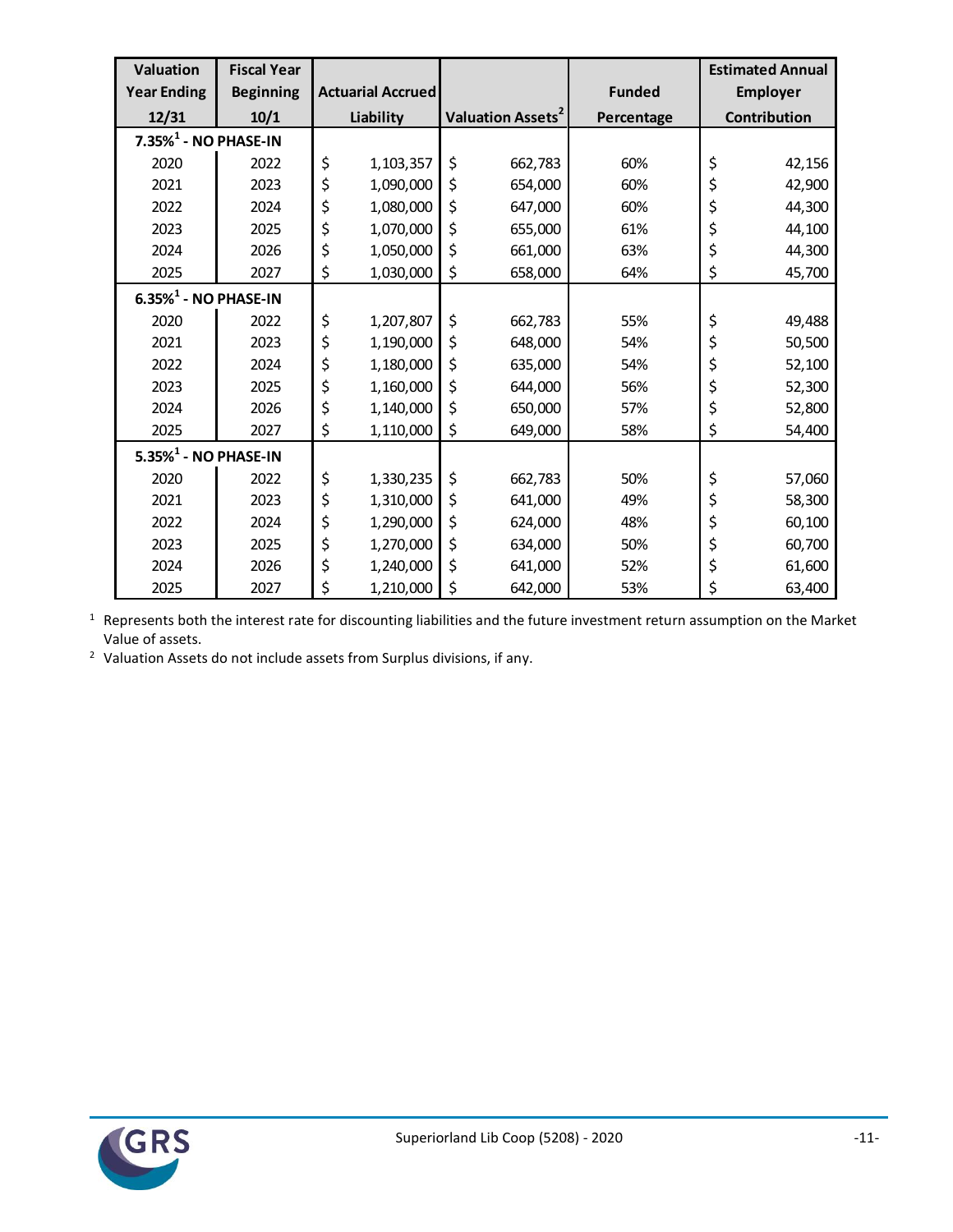

#### Notes:

All projected funded percentages are shown with no phase-in.

Assumes assets from Surplus divisions will not be used to lower employer contributions during the projection period. The green indicator lines have been added at 60% funded and 20 years following the valuation date for PA 202 purposes.



#### Notes:

All projected contributions are shown with no phase-in.

Projected employer contributions do not reflect the use of any assets from the Surplus divisions.

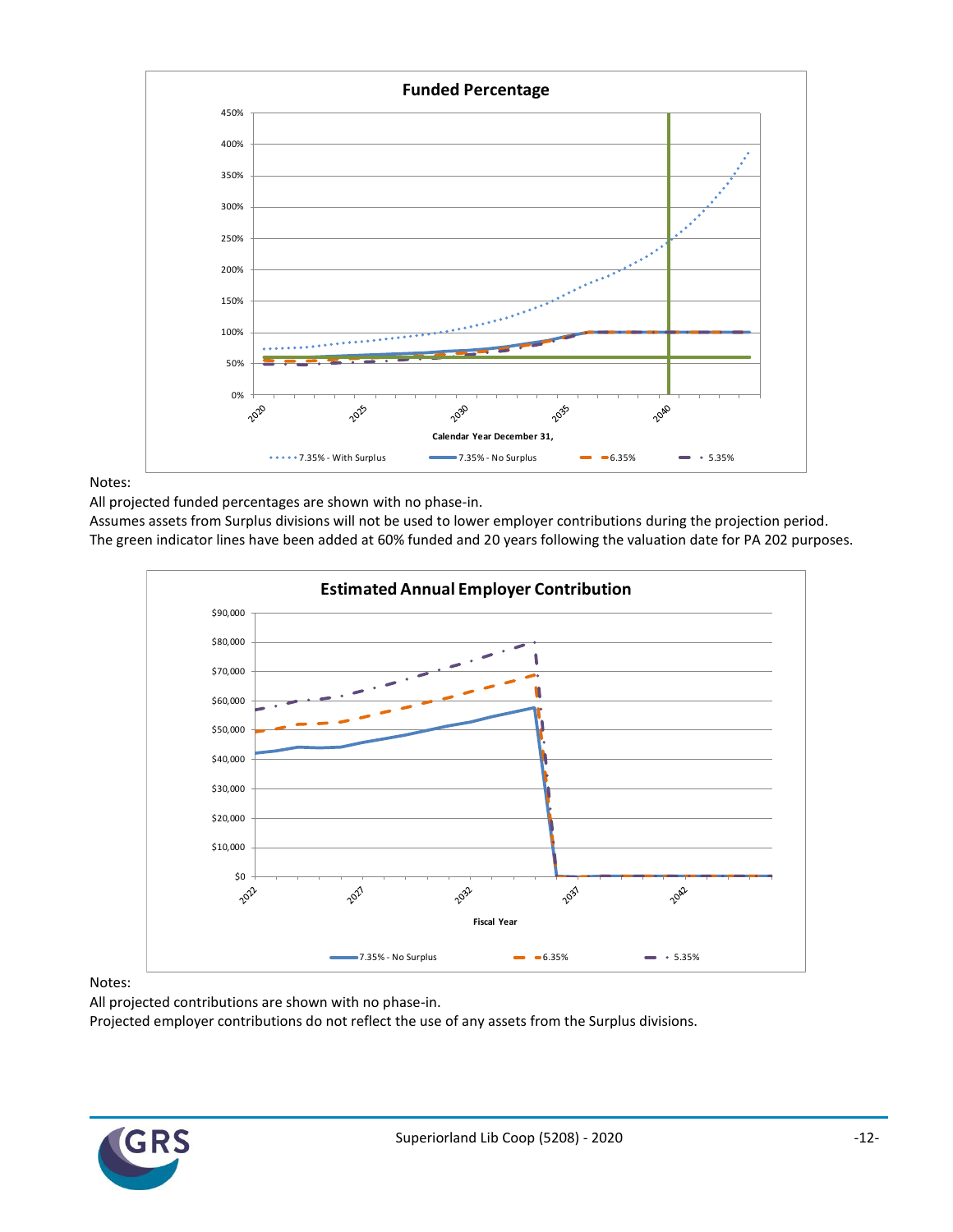# **Table 1: Employer Contribution Details for the Fiscal Year Beginning October 1, 2022**

|                                                    |                               |                               | <b>Employer Contributions</b> <sup>1</sup> |                                                     |                                              |                                    |                              |                                       |                                                    |
|----------------------------------------------------|-------------------------------|-------------------------------|--------------------------------------------|-----------------------------------------------------|----------------------------------------------|------------------------------------|------------------------------|---------------------------------------|----------------------------------------------------|
|                                                    | <b>Total</b><br><b>Normal</b> | <b>Employee</b><br>Contribut. | Employer<br><b>Normal</b>                  | Payment of the<br><b>Unfunded</b><br><b>Accrued</b> | Computed<br>Employer<br><b>Contribut. No</b> | Computed<br>Employer<br>Contribut. | <b>Blended ER</b><br>Rate No | <b>Blended ER</b><br><b>Rate With</b> | <b>Employee</b><br>Contribut.<br><b>Conversion</b> |
| <b>Division</b>                                    | Cost                          | Rate                          | Cost <sup>6</sup>                          | Liability <sup>4</sup>                              | Phase-In                                     | With Phase-In                      | Phase-In <sup>3</sup>        | Phase-In <sup>3</sup>                 | Factor <sup>2</sup>                                |
| <b>Percentage of Payroll</b>                       |                               |                               |                                            |                                                     |                                              |                                    |                              |                                       |                                                    |
| 01 - General                                       | 0.00%                         | 4.70%                         |                                            |                                                     |                                              |                                    |                              |                                       |                                                    |
| <b>Estimated Monthly Contribution</b> <sup>3</sup> |                               |                               |                                            |                                                     |                                              |                                    |                              |                                       |                                                    |
| 01 - General                                       |                               |                               |                                            | $3,513$ \$<br>$0 \mid \xi$                          | $3,513$ \$                                   | 2,958                              |                              |                                       |                                                    |
| <b>Total Municipality</b>                          |                               |                               | 0                                          | 3,513<br>כ ו                                        | $3,513$ $\frac{1}{2}$                        | 2,958                              |                              |                                       |                                                    |
| <b>Estimated Annual Contribution</b> <sup>3</sup>  |                               |                               |                                            | $42,156$   \$<br>0 I S                              | $42,156$   \$                                | 35,496                             |                              |                                       |                                                    |

1 The above employer contribution requirements are in addition to the employee contributions, if any.

2 If employee contributions are increased/decreased by 1.00% of pay, the employer contribution requirement will decrease/increase by the Employee Contribution Conversion Factor. The conversion factor is usually under 1%, because employee contributions may be refunded at termination of employment, and not used to fund retirement pensions. Employer contributions will all be used to fund pensions.

3 For divisions that are open to new hires, estimated contributions are based on projected fiscal year payroll. Actual contributions will be based on actual reported monthly pays, and will be different from the above amounts. For divisions that will have no new hires (i.e., closed divisions), invoices will be based on the above dollar amounts which are based on projected fiscal year payroll. See description of Open Divisions and Closed Divisions in the Appendix.

4 Note that if the overfunding credit is larger than the normal cost, the full credit is shown above but the total contribution requirement is zero. This will cause the displayed normal cost and unfunded accrued liability contributions to not add across.

5 For linked divisions, the employer will be invoiced the Computed Employer Contribution No Phase-in rate shown above for each linked division (a contribution rate for the open division; a contribution dollar for the closed-but-linked division), unless the employer elects to contribute the Blended Employer Contribution rate shown above, by contacting MERS at 800-767-MERS (6377).

6 For divisions with a negative employer normal cost, employee contributions cover the normal cost and a portion of the payment of any unfunded accrued liability.

#### **Please see the Comments on Asset Smoothing in the Executive Summary of this report.**

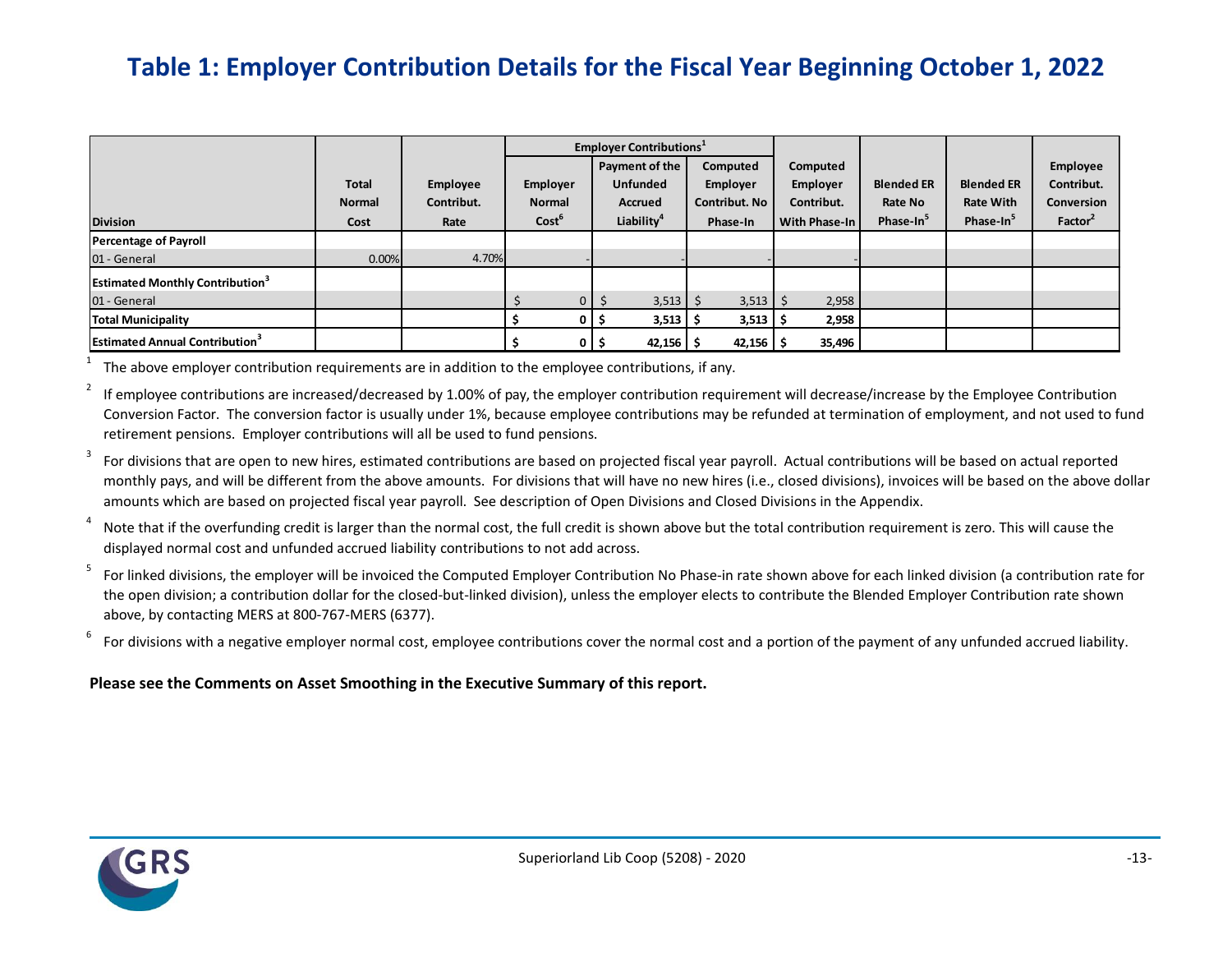# **Table 2: Benefit Provisions**

|                                    | 2020 Valuation            | 2019 Valuation            |
|------------------------------------|---------------------------|---------------------------|
| <b>Benefit Multiplier:</b>         | 2.00% Multiplier (no max) | 2.00% Multiplier (no max) |
| <b>Normal Retirement Age:</b>      | 60                        | 160                       |
| Vesting:                           | 8 years                   | 8 years                   |
| Early Retirement (Unreduced):      | 55/25                     | 55/25                     |
| <b>Early Retirement (Reduced):</b> | 50/25                     | 50/25                     |
|                                    | 55/15                     | 55/15                     |
| <b>Final Average Compensation:</b> | 5 years                   | 5 years                   |
| <b>COLA for Future Retirees:</b>   | 2.50% (Non-Compound)      | 2.50% (Non-Compound)      |
| <b>Employee Contributions:</b>     | 4.70%                     | 4.70%                     |
| <b>DC Plan for New Hires:</b>      | 6/1/2018                  | 6/1/2018                  |
| <b>Act 88:</b>                     | No                        | No                        |
|                                    |                           |                           |

### **01 - General: Closed to new hires**

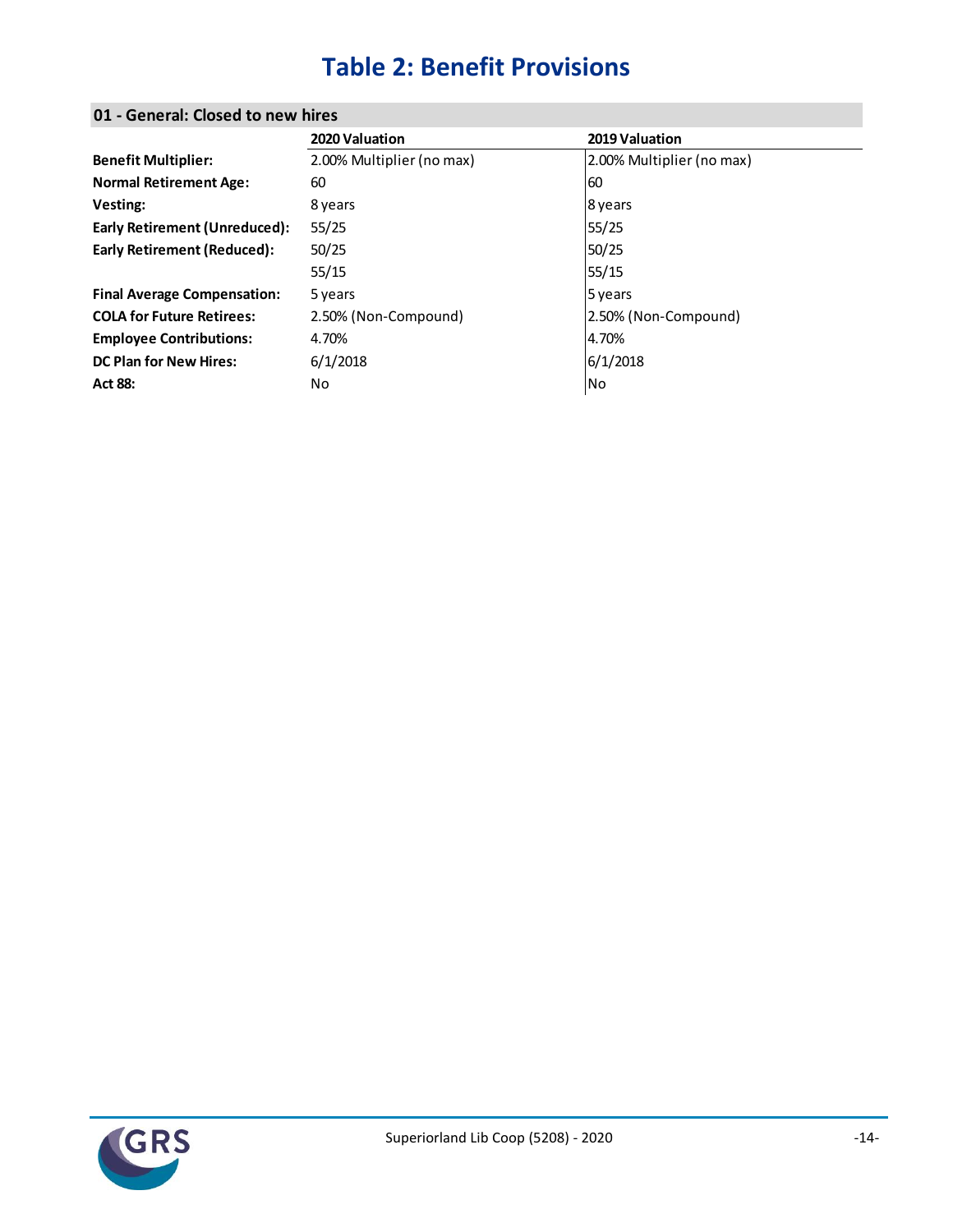|                                   | 2020 Valuation<br>2019 Valuation |                      |               |                      | 2020 Valuation |                      |                      |
|-----------------------------------|----------------------------------|----------------------|---------------|----------------------|----------------|----------------------|----------------------|
|                                   |                                  |                      |               |                      |                | Average              | Average              |
|                                   |                                  | <b>Annual</b>        |               | <b>Annual</b>        | Average        | <b>Benefit</b>       | Eligibility          |
| <b>Division</b>                   | <b>Number</b>                    | Payroll <sup>1</sup> | <b>Number</b> | Payroll <sup>1</sup> | Age            | Service <sup>2</sup> | Service <sup>2</sup> |
| 01 - General                      |                                  |                      |               |                      |                |                      |                      |
| <b>Active Employees</b>           | 0                                | \$<br>0              | 0             | \$<br>0              | 0.0            | 0.0                  | 0.0                  |
| Vested Former Employees           |                                  | 4,390                |               | 4,390                | 51.8           | 9.0                  | 9.0                  |
| <b>Retirees and Beneficiaries</b> | 4                                | 88,119               | 4             | 86,330               | 68.1           |                      |                      |
| Pending Refunds                   | 0                                |                      | 0             |                      |                |                      |                      |
| <b>Total Municipality</b>         |                                  |                      |               |                      |                |                      |                      |
| <b>Active Employees</b>           | 0                                | \$<br>0              | 0             | \$<br>0              | 0.0            | 0.0                  | 0.0                  |
| <b>Vested Former Employees</b>    |                                  | 4,390                |               | 4,390                | 51.8           | 9.0                  | 9.0                  |
| <b>Retirees and Beneficiaries</b> | 4                                | 88,119               | 4             | 86,330               | 68.1           |                      |                      |
| <b>Pending Refunds</b>            | 0                                |                      | 0             |                      |                |                      |                      |
| <b>Total Participants</b>         |                                  |                      | 5             |                      |                |                      |                      |

# **Table 3: Participant Summary**

1 Annual payroll for active employees; annual deferred benefits payable for vested former employees; annual benefits being paid for retirees and beneficiaries.

2 Descriptions can be found under Miscellaneous and Technical Assumptions in the Appendix.

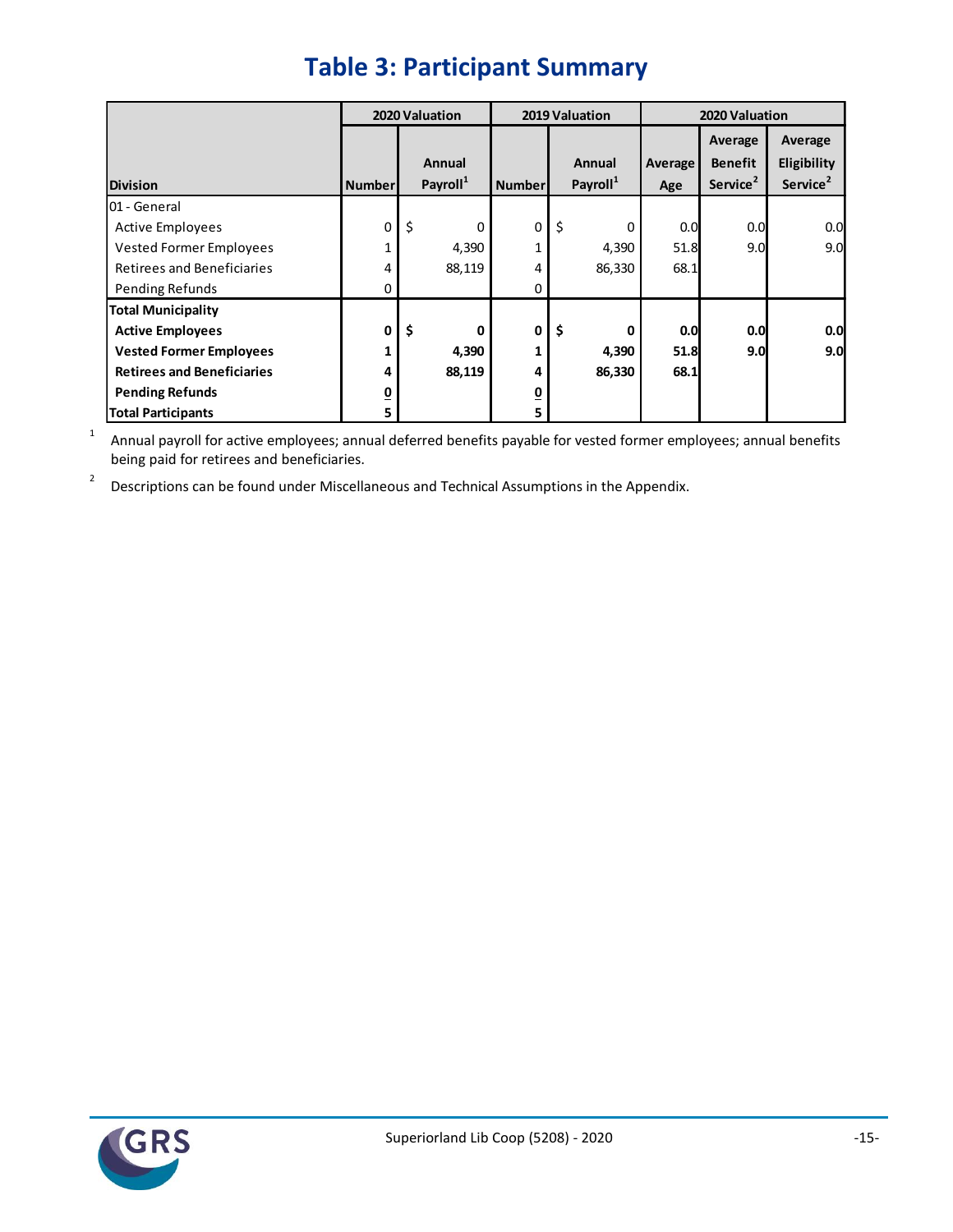|                                 |           | 2020 Valuation       |                                               |       |  | 2019 Valuation        |           |       |  |
|---------------------------------|-----------|----------------------|-----------------------------------------------|-------|--|-----------------------|-----------|-------|--|
|                                 |           | <b>Employer and</b>  |                                               |       |  | <b>Employer and</b>   |           |       |  |
| <b>Division</b>                 |           | Retiree <sup>1</sup> | Retiree <sup>1</sup><br>Employee <sup>2</sup> |       |  | Employee <sup>2</sup> |           |       |  |
| 01 - General                    |           | 671,695              |                                               | 9,930 |  | 659,715               |           | 9,920 |  |
| S1 - Surplus Unassoc.           |           | 157,735              |                                               |       |  | 120,383               |           |       |  |
| Municipality Total <sup>3</sup> |           | 829.430              |                                               | 9,930 |  | 780.098               |           | 9,920 |  |
| Combined Assets <sup>3</sup>    | \$839,360 |                      |                                               |       |  |                       | \$790,018 |       |  |

1 Reserve for Employer Contributions and Benefit Payments.

2 Reserve for Employee Contributions.

3 Totals may not add due to rounding.

The December 31, 2020 valuation assets (actuarial value of assets) are equal to 0.972357 times the reported market value of assets (compared to 1.013179 as of December 31, 2019). Refer to the Appendix for a description of the valuation asset derivation and a detailed calculation of valuation assets.

Assets in the Surplus division(s) are employer assets that have been reserved separately and may be used within the plan at the employer's discretion at some point in the future. These assets are not used in calculating the employer contribution for the fiscal year beginning October 1, 2022.

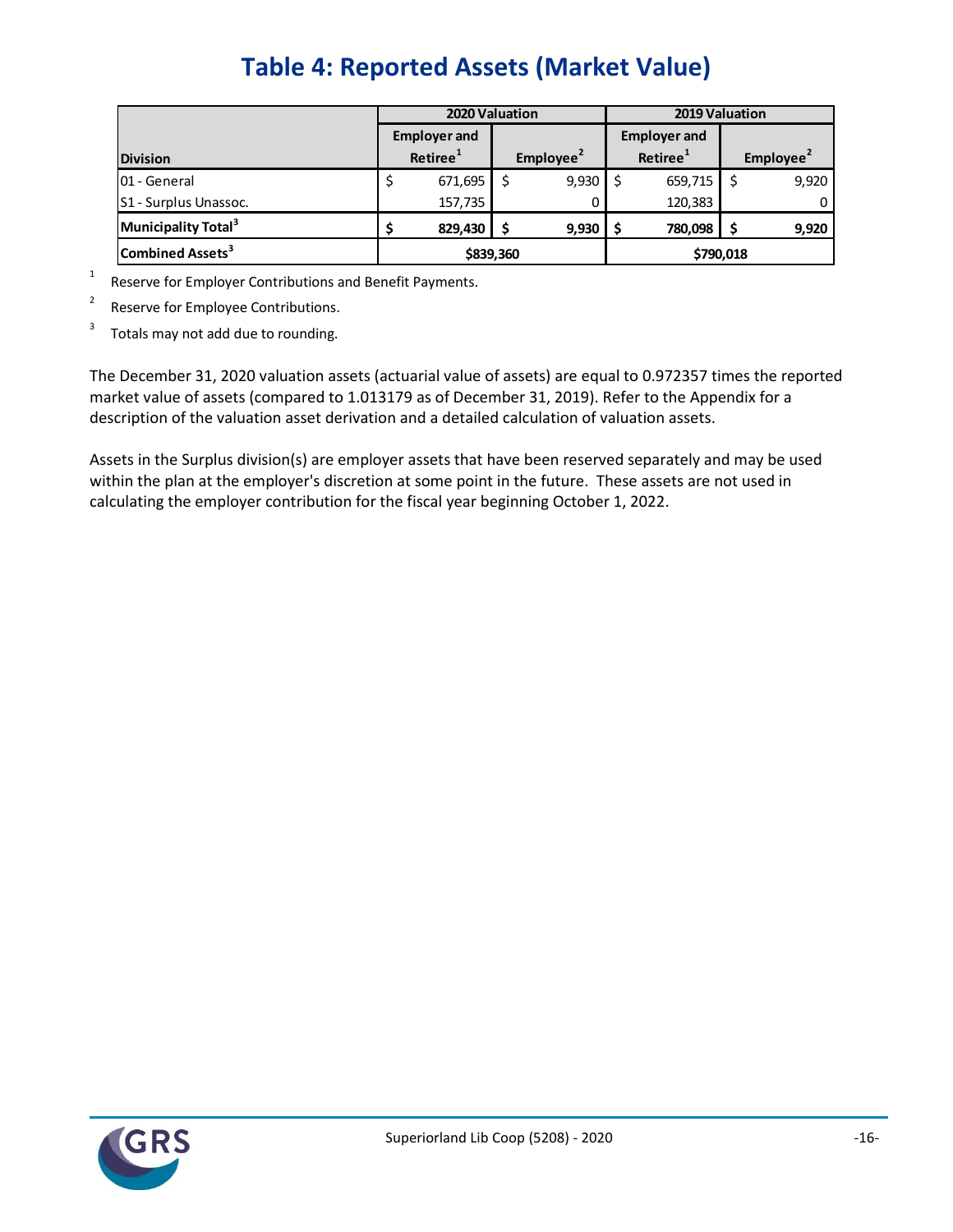# **Table 5: Flow of Valuation Assets**

|              |                 |                               |                      | Investment    |                      |                     |                  |                  |
|--------------|-----------------|-------------------------------|----------------------|---------------|----------------------|---------------------|------------------|------------------|
| Year         |                 |                               |                      | <b>Income</b> |                      | <b>Employee</b>     |                  | <b>Valuation</b> |
| <b>Ended</b> |                 | <b>Employer Contributions</b> | <b>Employee</b>      | (Valuation    | <b>Benefit</b>       | <b>Contribution</b> | <b>Net</b>       | <b>Asset</b>     |
| 12/31        | <b>Required</b> | <b>Additional</b>             | <b>Contributions</b> | Assets)       | <b>Payments</b>      | <b>Refunds</b>      | <b>Transfers</b> | <b>Balance</b>   |
|              |                 |                               |                      |               |                      |                     |                  |                  |
| 2010         | \$<br>1,000     |                               | \$<br>3,148          | \$<br>40,475  | \$<br>$(40, 174)$ \$ | $\mathbf 0$         | \$<br>$\pmb{0}$  | \$<br>841,892    |
| 2011         | 0               | \$<br>4,300                   | 1,552                | 38,059        | (49, 417)            | 0                   | 0                | 836,386          |
| 2012         | $\mathbf 0$     | 4,800                         | 1,582                | 33,545        | (50, 625)            | 0                   | $\boldsymbol{0}$ | 825,688          |
| 2013         | 301             | 4,800                         | 1,638                | 45,624        | (51, 831)            |                     | 0                | 826,220          |
| 2014         | 2,405           | 1,600                         | 1,876                | 44,970        | (54, 696)            | 0                   | 0                | 822,375          |
|              |                 |                               |                      |               |                      |                     |                  |                  |
| 2015         | 3,219           | $\mathbf 0$                   | 25                   | 34,681        | (75,082)             | 0                   | $\mathbf 0$      | 785,218          |
| 2016         | 8,504           | 878                           | 3,366                | 34,652        | (76, 736)            | 0                   | 0                | 755,882          |
| 2017         | 12,405          | 31,512                        | 3,415                | 43,166        | (78, 460)            | 0                   | 0                | 767,920          |
| 2018         | 26,382          | 51,085                        | 67                   | 28,337        | (82, 325)            | 0                   | 0                | 791,466          |
| 2019         | 26,415          | 30,000                        | $\mathbf 0$          | 37,091        | (84, 542)            | 0                   | 0                | 800,430          |
|              |                 |                               |                      |               |                      |                     |                  |                  |
| 2020         | 21,987          | 20,000                        | $\mathbf 0$          | 60,071        | (86, 330)            | 0                   | 0                | 816,158          |

#### Notes:

Transfers in and out are usually related to the transfer of participants between municipalities, and to employer and employee payments for service credit purchases (if any) that the governing body has approved.

Additional employer contributions, if any, are shown separately starting in 2011. Prior to 2011, additional contributions are combined with the required employer contributions.

The investment income column reflects the recognized investment income based on Valuation Assets. It does not reflect the market value investment return in any given year.

The Valuation Asset balance includes assets from Surplus divisions, if any.

Years where historical information is not available will be displayed with zero values.

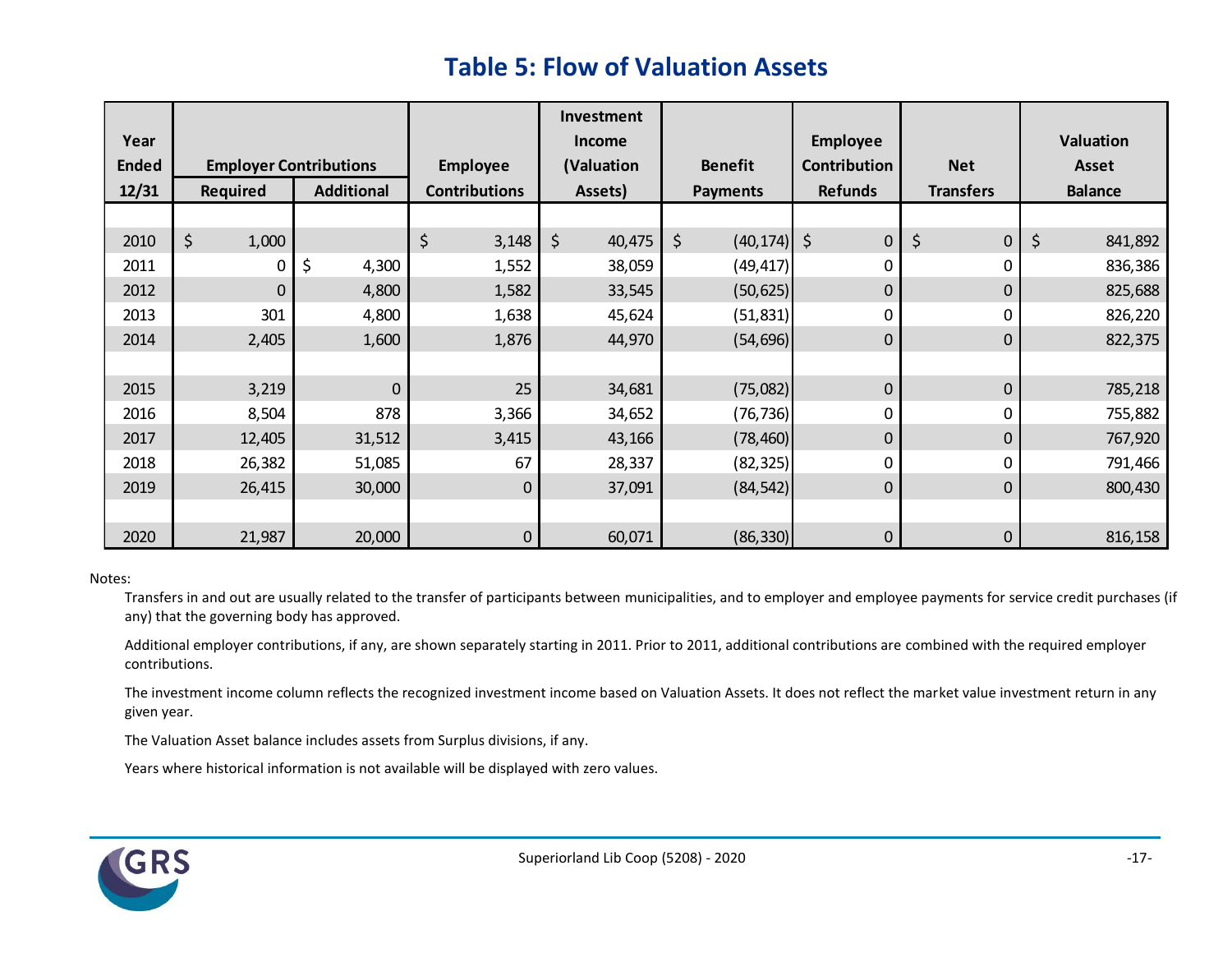# **Table 6: Actuarial Accrued Liabilities and Valuation Assets as of December 31, 2020**

|                       |                  | <b>Actuarial Accrued Liability</b> |                  |  |                      |  |                |                  |                         | <b>Unfunded</b> |                    |
|-----------------------|------------------|------------------------------------|------------------|--|----------------------|--|----------------|------------------|-------------------------|-----------------|--------------------|
|                       |                  |                                    | <b>Vested</b>    |  |                      |  |                |                  |                         |                 | (Overfunded)       |
|                       | <b>Active</b>    |                                    | Former           |  | <b>Retirees and</b>  |  | Pending        |                  |                         | Percent         | <b>Accrued</b>     |
| <b>Division</b>       | <b>Employees</b> |                                    | <b>Employees</b> |  | <b>Beneficiaries</b> |  | <b>Refunds</b> | <b>Total</b>     | <b>Valuation Assets</b> | <b>Funded</b>   | <b>Liabilities</b> |
| 01 - General          |                  | 0 I                                | 27,358           |  | 1,075,999 \$         |  |                | 1,103,357        | 662,783                 | 60.1%           | 440,574            |
| S1 - Surplus Unassoc. |                  |                                    |                  |  |                      |  |                |                  | 153,375                 |                 | (153, 375)         |
| <b>Total</b>          |                  | 0 I S                              | 27,358           |  | $1,075,999$ \$       |  |                | $1,103,357$   \$ | 816,158                 | 74.0% S         | 287,199            |

#### **Please see the Comments on Asset Smoothing in the Executive Summary of this report.**

The December 31, 2020 valuation assets (actuarial value of assets) are equal to 0.972357 times the reported market value of assets. Refer to the Appendix for a description of the valuation asset derivation and a detailed calculation of valuation assets.

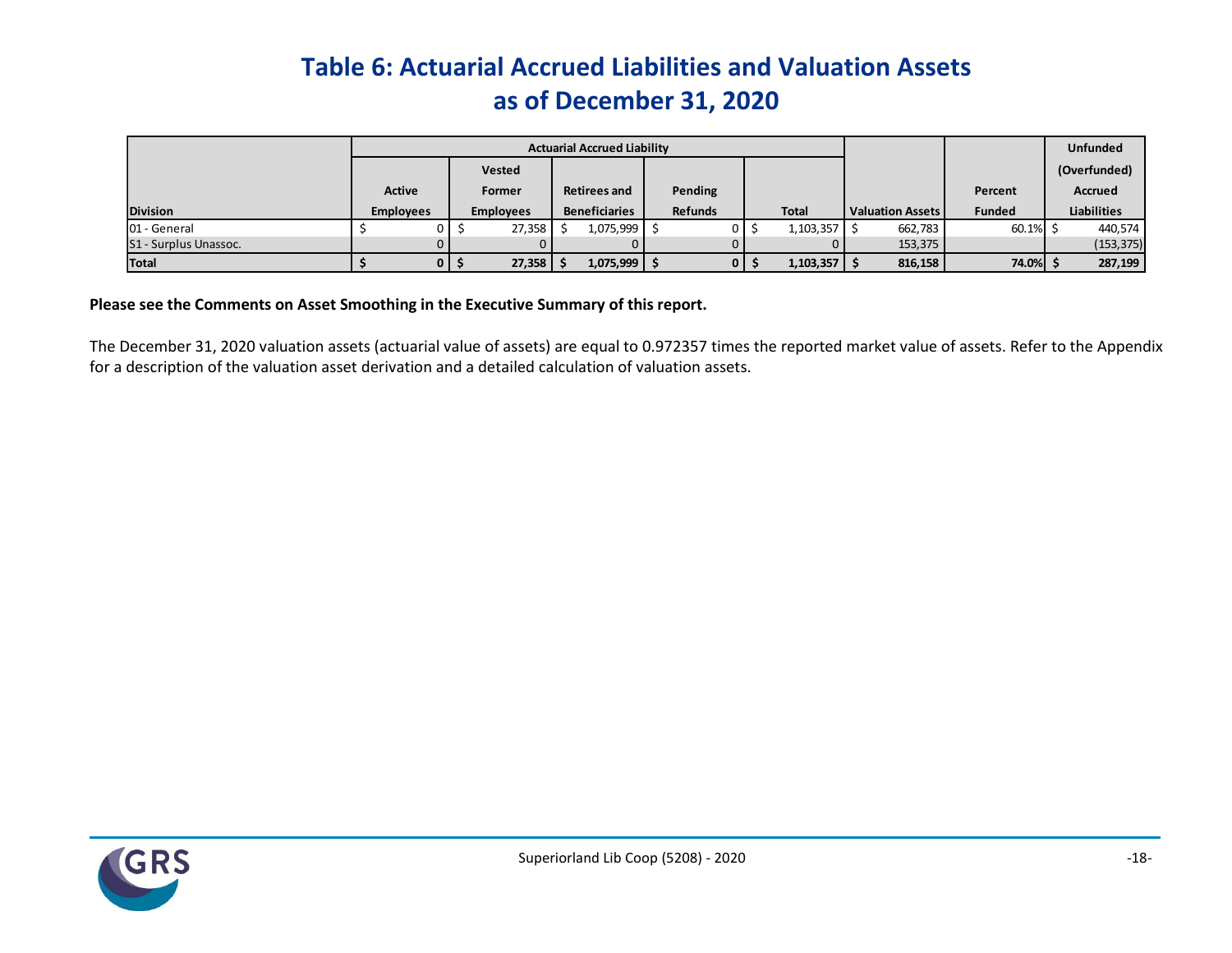# **Table 7: Actuarial Accrued Liabilities - Comparative Schedule**

|                       |                          |                         |                | <b>Unfunded</b><br>(Overfunded) |
|-----------------------|--------------------------|-------------------------|----------------|---------------------------------|
| <b>Valuation Date</b> | <b>Actuarial</b>         |                         | <b>Percent</b> | <b>Accrued</b>                  |
| December 31           | <b>Accrued Liability</b> | <b>Valuation Assets</b> | <b>Funded</b>  | <b>Liabilities</b>              |
|                       |                          |                         |                |                                 |
| 2006                  | \$<br>573,502            | $\zeta$<br>670,339      | 117%           | \$<br>(96, 837)                 |
| 2007                  | 611,455                  | 731,884                 | 120%           | (120, 429)                      |
| 2008                  | 634,090                  | 779,511                 | 123%           | (145, 421)                      |
| 2009                  | 646,111                  | 837,443                 | 130%           | (191, 332)                      |
| 2010                  | 812,822                  | 841,892                 | 104%           | (29,070)                        |
|                       |                          |                         |                |                                 |
| 2011                  | 827,155                  | 836,386                 | 101%           | (9, 231)                        |
| 2012                  | 844,939                  | 825,688                 | 98%            | 19,251                          |
| 2013                  | 863,152                  | 826,220                 | 96%            | 36,932                          |
| 2014                  | 935,146                  | 822,375                 | 88%            | 112,771                         |
| 2015                  | 984,802                  | 785,218                 | 80%            | 199,584                         |
|                       |                          |                         |                |                                 |
| 2016                  | 995,605                  | 755,882                 | 76%            | 239,723                         |
| 2017                  | 1,021,727                | 767,920                 | 75%            | 253,807                         |
| 2018                  | 1,019,481                | 791,466                 | 78%            | 228,015                         |
| 2019                  | 1,052,694                | 800,430                 | 76%            | 252,264                         |
| 2020                  | 1,103,357                | 816,158                 | 74%            | 287,199                         |

Notes: Actuarial assumptions were revised for the 2008, 2009, 2010, 2011, 2012, 2015, 2019 and 2020 actuarial valuations.

The Valuation Assets include assets from Surplus divisions, if any.

Years where historical information is not available will be displayed with zero values.

Throughout this report are references to valuation results generated prior to the 2018 valuation date. Results prior to 2018 were received directly from the prior actuary or extracted from the previous valuation system by MERS's technology service provider.

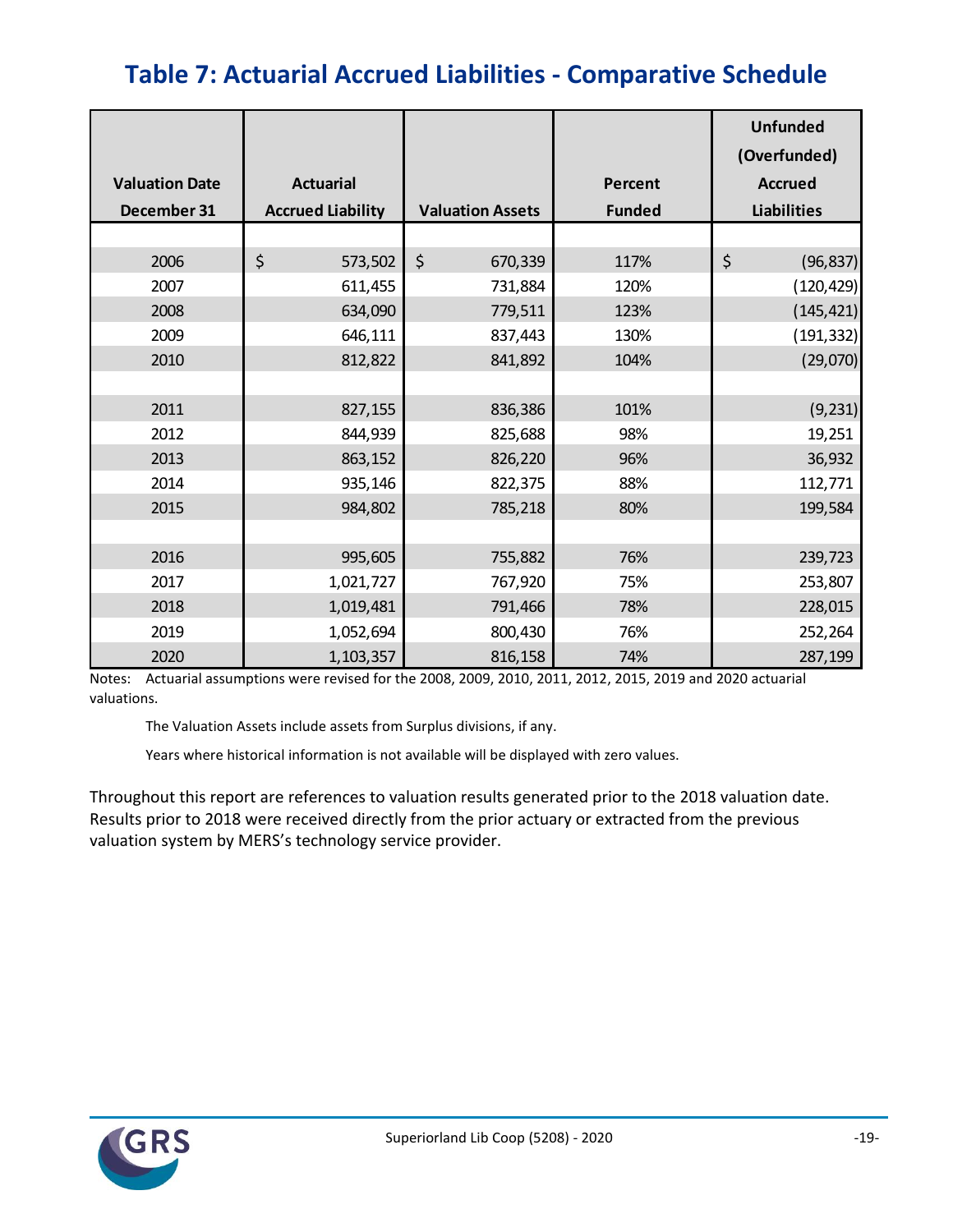# **Tables 8 and 9: Division-Based Comparative Schedules**

### **Division 01 - General**

|                       |                          |                         |               | <b>Unfunded</b><br>(Overfunded) |
|-----------------------|--------------------------|-------------------------|---------------|---------------------------------|
| <b>Valuation Date</b> | <b>Actuarial</b>         |                         | Percent       | <b>Accrued</b>                  |
| December 31           | <b>Accrued Liability</b> | <b>Valuation Assets</b> | <b>Funded</b> | <b>Liabilities</b>              |
| 2010                  | \$<br>812,822            | Ś.<br>841,892           | 104%          | \$<br>(29,070)                  |
| 2011                  | 827,155                  | 836,386                 | 101%          | (9, 231)                        |
| 2012                  | 844.939                  | 825,688                 | 98%           | 19,251                          |
| 2013                  | 863,152                  | 826,220                 | 96%           | 36,932                          |
| 2014                  | 935,146                  | 822,375                 | 88%           | 112,771                         |
|                       |                          |                         |               |                                 |
| 2015                  | 984,802                  | 785,218                 | 80%           | 199,584                         |
| 2016                  | 995,605                  | 755,882                 | 76%           | 239,723                         |
| 2017                  | 1,021,727                | 736,568                 | 72%           | 285,159                         |
| 2018                  | 1,019,481                | 705,645                 | 69%           | 313,836                         |
| 2019                  | 1,052,694                | 678,461                 | 64%           | 374,233                         |
|                       |                          |                         |               |                                 |
| 2020                  | 1,103,357                | 662,783                 | 60%           | 440,574                         |

#### **Table 8-01: Actuarial Accrued Liabilities - Comparative Schedule**

Notes: Actuarial assumptions were revised for the 2010, 2011, 2012, 2015, 2019 and 2020 actuarial valuations.

|  |  |  | Table 9-01: Computed Employer Contributions - Comparative Schedule |
|--|--|--|--------------------------------------------------------------------|
|--|--|--|--------------------------------------------------------------------|

|                       | <b>Active Employees</b> |                   | Computed                  | <b>Employee</b>     |
|-----------------------|-------------------------|-------------------|---------------------------|---------------------|
| <b>Valuation Date</b> |                         | Annual            | <b>Employer</b>           | <b>Contribution</b> |
| December 31           | <b>Number</b>           | <b>Payroll</b>    | Contribution <sup>1</sup> | Rate <sup>2</sup>   |
| 2010                  | $\mathbf{1}$            | $\zeta$<br>33,501 | 0.00%                     | 4.70%               |
| 2011                  | 1                       | 33,011            | 3.29%                     | 4.70%               |
| 2012                  | $\mathbf{1}$            | 33,667            | 9.62%                     | 4.70%               |
| 2013                  |                         | 34,858            | 12.41%                    | 4.70%               |
| 2014                  | $\Omega$                | 0                 | \$663                     | 0.00%               |
|                       |                         |                   |                           |                     |
| 2015                  | $\mathbf{1}$            | 6,437             | 214.42%                   | 4.70%               |
| 2016                  |                         | 71,615            | 30.08%                    | 4.70%               |
| 2017                  | 0                       | 0                 | \$1,875                   | 4.70%               |
| 2018                  | 0                       | 0                 | \$2,187                   | 4.70%               |
| 2019                  | $\Omega$                | 0                 | \$2,859                   | 4.70%               |
|                       |                         |                   |                           |                     |
| 2020                  | 0                       | 0                 | \$3,513                   | 4.70%               |

1 For open divisions, a percent of pay contribution is shown. For closed divisions, a monthly dollar contribution is shown.

 2 For each valuation year, the computed employer contribution is based on the employee rate. If the employee rate changes during the applicable fiscal year, the computed employer contribution will be adjusted.

Note: The contributions shown in Table 9 for the 12/31/2015 through 12/31/2020 valuations do not reflect the phase-in of the change in contribution requirements associated with the new actuarial assumptions. The full contribution without phase-in is shown in Table 9 above.

See the Benefit Provision History, later in this report, for past benefit provision changes.

Years where historical information is not available will be displayed with zero values.

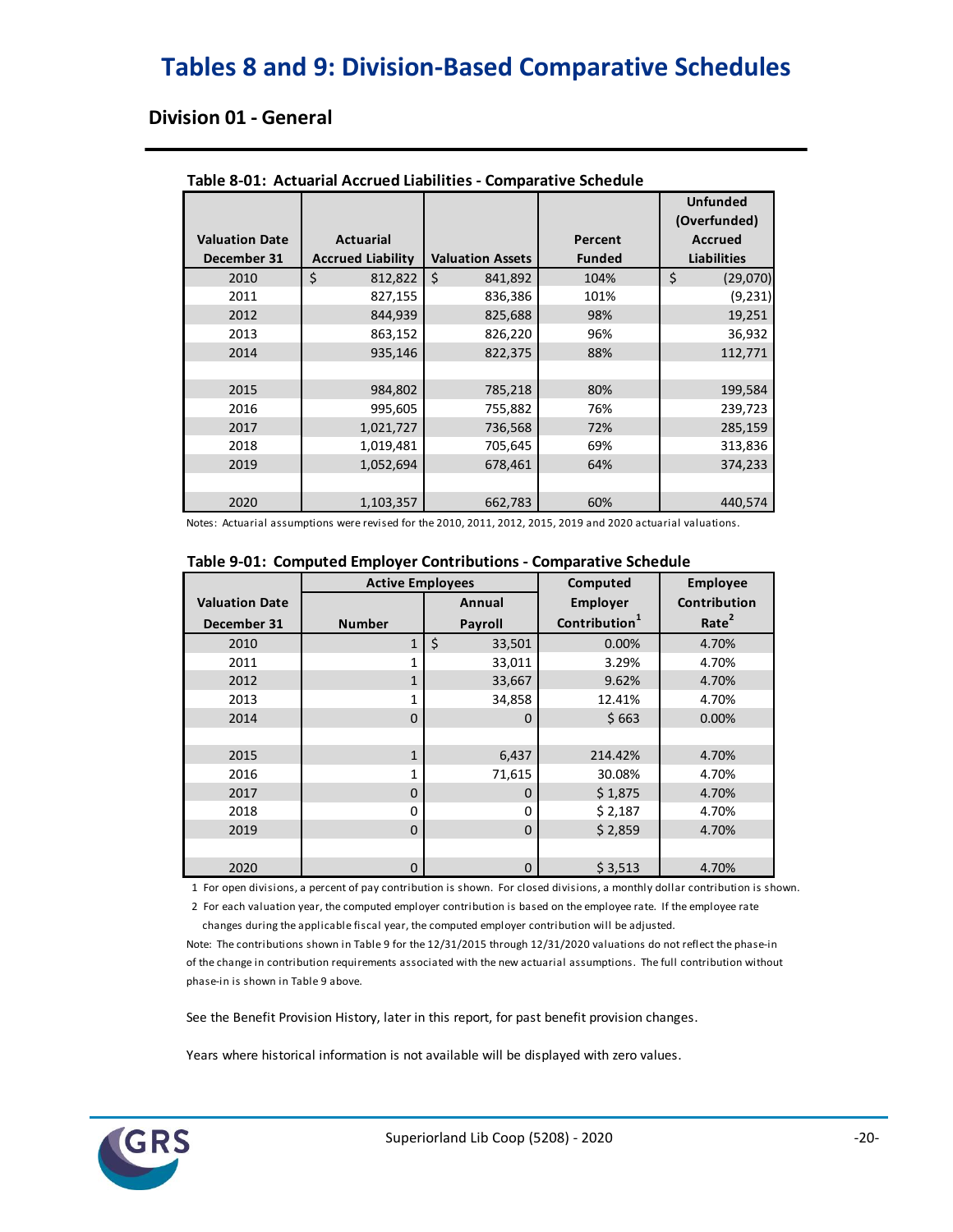|                       |                          |                         |               | <b>Unfunded</b><br>(Overfunded) |
|-----------------------|--------------------------|-------------------------|---------------|---------------------------------|
| <b>Valuation Date</b> | <b>Actuarial</b>         |                         | Percent       | <b>Accrued</b>                  |
| December 31           | <b>Accrued Liability</b> | <b>Valuation Assets</b> | <b>Funded</b> | <b>Liabilities</b>              |
| 2010                  | \$<br>$\mathbf 0$        | \$<br>$\Omega$          |               | \$<br>0                         |
| 2011                  | 0                        | $\Omega$                |               | 0                               |
| 2012                  | 0                        | $\Omega$                |               | 0                               |
| 2013                  | 0                        | O                       |               | 0                               |
| 2014                  | $\mathbf 0$              | $\Omega$                |               | $\Omega$                        |
|                       |                          |                         |               |                                 |
| 2015                  | $\Omega$                 | $\Omega$                |               | O                               |
| 2016                  | 0                        | ŋ                       |               |                                 |
| 2017                  | $\mathbf 0$              | 31,352                  |               | (31, 352)                       |
| 2018                  | 0                        | 85,821                  |               | (85, 821)                       |
| 2019                  | $\mathbf 0$              | 121,969                 |               | (121, 969)                      |
|                       |                          |                         |               |                                 |
| 2020                  | $\mathbf 0$              | 153,375                 |               | (153, 375)                      |

**Table 8-S1: Actuarial Accrued Liabilities - Comparative Schedule**

Notes: Actuarial assumptions were revised for the 2010, 2011, 2012, 2015, 2019 and 2020 actuarial valuations.

Years where historical information is not available will be displayed with zero values.

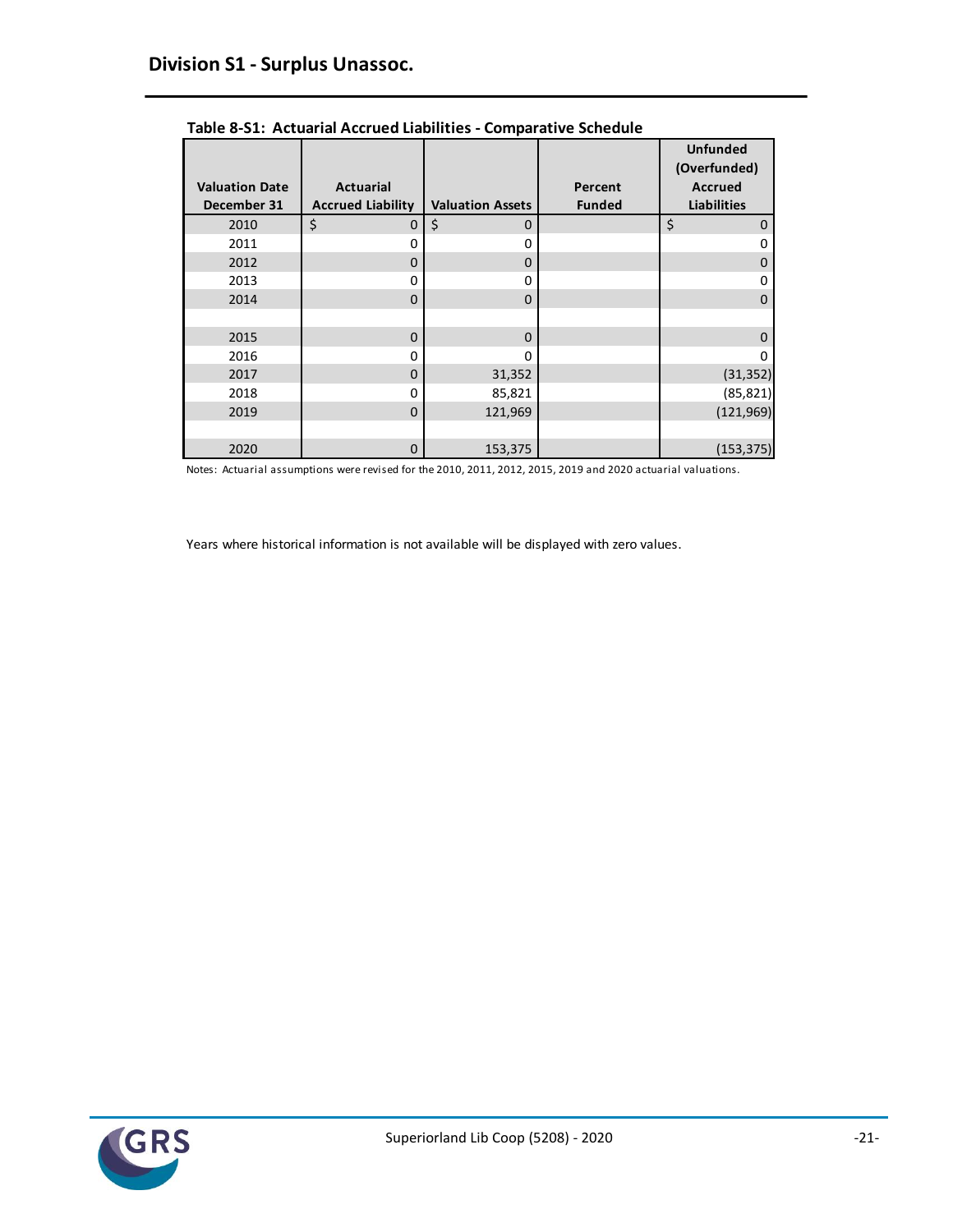### **Division 01 - General**

| Table 10-01. Eagered Annoi treation beneagie |                    |                      |                     | Amounts for Fiscal Year Beginning 10/1/2022 |                                 |                     |    |              |
|----------------------------------------------|--------------------|----------------------|---------------------|---------------------------------------------|---------------------------------|---------------------|----|--------------|
|                                              |                    |                      | Original            |                                             |                                 | Remaining           |    | Annual       |
|                                              | Date               | Original             | Amortization        |                                             | <b>Outstanding</b>              | Amortization        |    | Amortization |
| <b>Type of UAL</b>                           | <b>Established</b> | Balance <sup>1</sup> | Period <sup>2</sup> |                                             | <b>UAL Balance</b> <sup>5</sup> | Period <sup>2</sup> |    | Payment      |
| Initial                                      | 12/31/2015         | 199.584<br>S         | 23                  | Ś                                           | 213.400                         | 14                  | \$ | 20,376       |
| (Gain)/Loss                                  | 12/31/2016         | (20, 180)            | 22                  |                                             | (22, 494)                       | 14                  |    | (2, 148)     |
| (Gain)/Loss                                  | 12/31/2017         | 90,418               | 19                  |                                             | 100,173                         | 14                  |    | 9,564        |
| (Gain)/Loss                                  | 12/31/2018         | 21,044               | 17                  |                                             | 23,333                          | 14                  |    | 2,232        |
| (Gain)/Loss                                  | 12/31/2019         | 17,393               | 15                  |                                             | 19,285                          | 14                  |    | 1,836        |
| Assumption                                   | 12/31/2019         | 34,925               | 15                  |                                             | 36,417                          | 14                  |    | 3,480        |
| Experience                                   | 12/31/2020         | 63,098               | 14                  |                                             | 71,436                          | 14                  |    | 6,816        |
| <b>Total</b>                                 |                    |                      |                     |                                             | 441,550                         |                     |    | 42,156       |

#### **Table 10-01: Layered Amortization Schedule**

 $<sup>1</sup>$  For each type of UAL (layer), this is the original balance as of the date the layer was established.</sup>

<sup>2</sup> According to the MERS amortization policy, each type of UAL (layer) is amortized over a specific period (see Appendix on MERS website).

 $^3$  This is the remaining balance as of the valuation date, projected to the beginning of the fiscal year shown above.

The unfunded accrued liability (UAL) as of December 31, 2020 (see Table 6) is projected to the beginning of the fiscal appropriate period. Please see the Appendix on the MERS website for a detailed description of the amortization policy. year for which the contributions are being calculated. This allows the 2020 valuation to take into account the expected future contributions that are based on past valuations. Each type of UAL (layer) is amortized over the

Note: The original balance and original amortization periods prior to 12/31/2018 were received from the prior actuary.

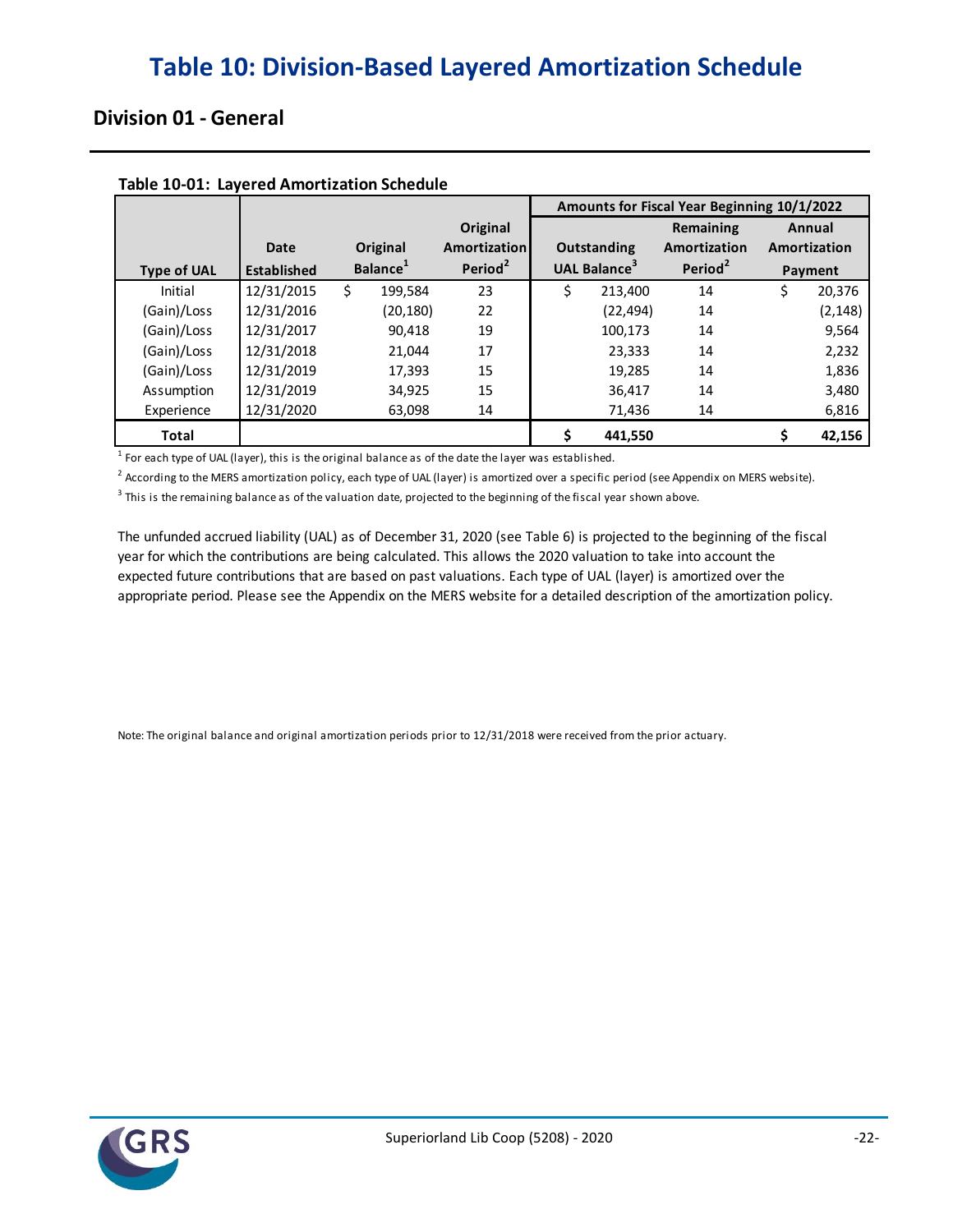## **GASB Statement No. 68 Information**

The following information has been prepared to provide some of the information necessary to complete GASB Statement No. 68 disclosures. GASB Statement No. 68 is effective for fiscal years beginning after June 15, 2014. Additional resources, including an Implementation Guide, are available at [http://www.mersofmich.com/.](http://www.mersofmich.com/)

| <b>Actuarial Valuation Date:</b><br>Measurement Date of the Total Pension Liability (TPL):                                                                                                                                                                                                                                                             |                | 12/31/2020<br>12/31/2020                  |
|--------------------------------------------------------------------------------------------------------------------------------------------------------------------------------------------------------------------------------------------------------------------------------------------------------------------------------------------------------|----------------|-------------------------------------------|
| At 12/31/2020, the following employees were covered by the benefit terms:<br>Inactive employees or beneficiaries currently receiving benefits:<br>Inactive employees entitled to but not yet receiving benefits (including refunds):<br>Active employees:                                                                                              |                | 4<br>$\mathbf{1}$<br>$\underline{0}$<br>5 |
| Total Pension Liability as of 12/31/2019 measurement date:                                                                                                                                                                                                                                                                                             | \$             | 1,030,628                                 |
| Total Pension Liability as of 12/31/2020 measurement date:                                                                                                                                                                                                                                                                                             | \$             | 1,079,650                                 |
| Service Cost for the year ending on the 12/31/2020 measurement date:                                                                                                                                                                                                                                                                                   | \$             | $\mathbf{0}$                              |
| Change in the Total Pension Liability due to:<br>- Benefit changes <sup>1</sup> :<br>- Differences between expected and actual experience <sup>2</sup> :<br>- Changes in assumptions <sup>2</sup> :                                                                                                                                                    | \$<br>\$<br>\$ | 0<br>7,967<br>52,338                      |
| Average expected remaining service lives of all employees (active and inactive):                                                                                                                                                                                                                                                                       |                | $\Omega$                                  |
| <sup>1</sup> A change in liability due to benefit changes is immediately recognized when calculating pension expense for the year.<br>$^2$ Changes in liability due to differences between actual and expected experience, and changes in assumptions, are<br>recognized in pension expense over the average remaining service lives of all employees. |                |                                           |
| Covered employee payroll (Needed for Required Supplementary Information):                                                                                                                                                                                                                                                                              | \$             | $\mathbf{0}$                              |
| Note: Covered employee payroll may differ from the GASB Statement No. 68 definition.                                                                                                                                                                                                                                                                   |                |                                           |
| Sensitivity of the Net Pension Liability to changes in the discount rate:                                                                                                                                                                                                                                                                              |                |                                           |

|                                                         | 1% Decrease | <b>Current Discount</b> | 1% Increase |
|---------------------------------------------------------|-------------|-------------------------|-------------|
|                                                         | $(6.60\%)$  | Rate (7.60%)            | $(8.60\%)$  |
| Change in Net Pension Liability as of $12/31/2020$ : \$ | 100.501     | 0 S                     | (86, 521)   |

Note: The current discount rate shown for GASB Statement No. 68 purposes is higher than the MERS assumed rate of return. This is because for GASB Statement No. 68 purposes, the discount rate must be gross of administrative expenses, whereas for funding purposes it is net of administrative expenses.

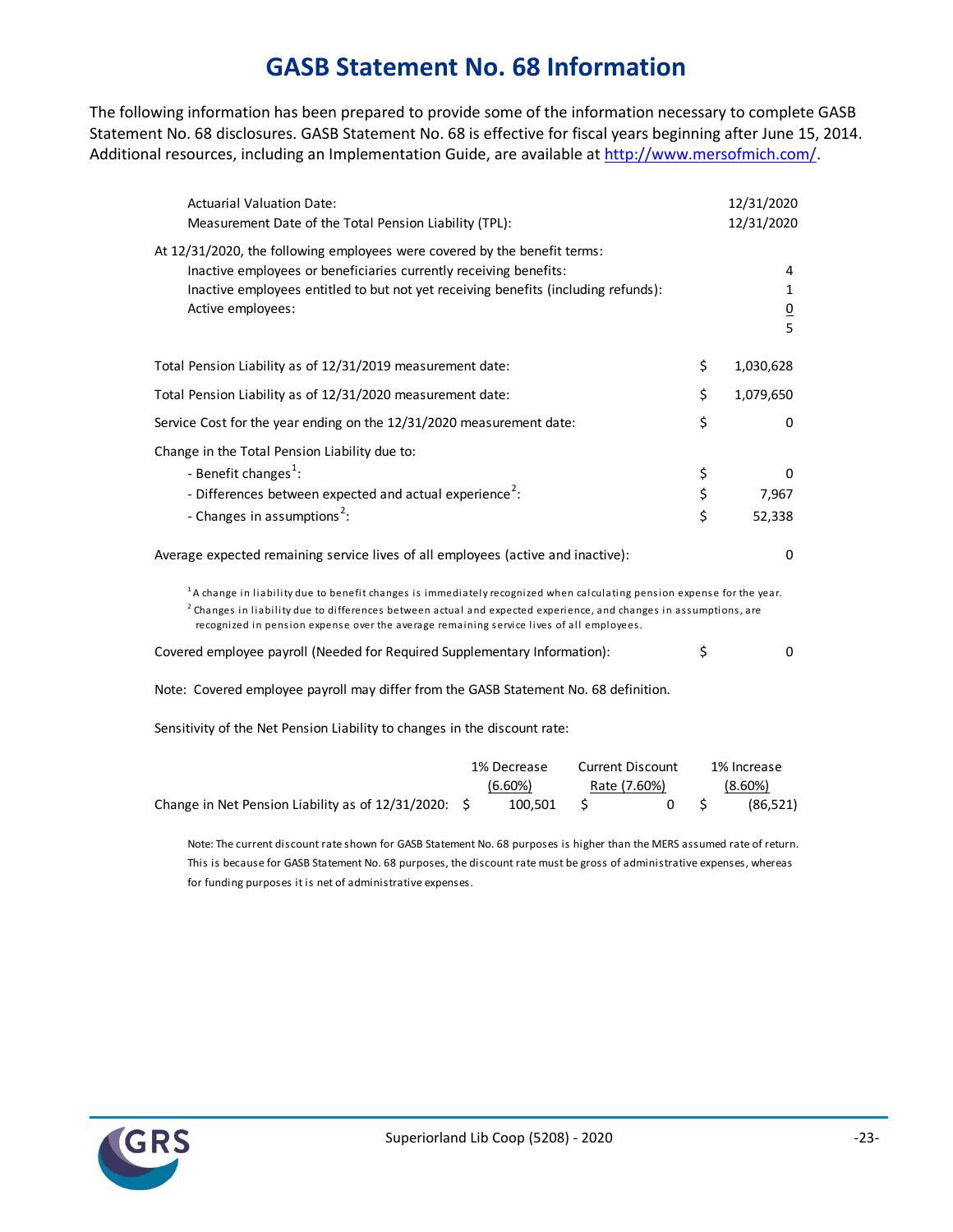# **Benefit Provision History**

The following benefit provision history is provided by MERS. Any corrections to this history or discrepancies between this information and information displayed elsewhere in the valuation report should be reported to MERS. All provisions are listed by date of adoption.

| 01 - General |                                                                     |
|--------------|---------------------------------------------------------------------|
| 12/1/2020    | Non-Accelerated Amortization                                        |
| 6/1/2018     | Accelerated to 15-year Amortization                                 |
| 6/1/2018     | DC Adoption Date 06-01-2018                                         |
| 12/1/2016    | Service Credit Purchase Estimates - Yes                             |
| 7/1/2007     | <b>Member Contribution Rate 4.70%</b>                               |
| 6/1/2007     | Member Contribution Rate 0.00%                                      |
| 1/1/2002     | E2 2.5% COLA for future retirees (08/01/2001)                       |
| 8/1/2001     | 8 Year Vesting                                                      |
| 8/1/2001     | Benefit B-2                                                         |
| 8/1/2001     | Member Contribution Rate 4.70%                                      |
| 1/1/1988     | Benefit FAC-5 (5 Year Final Average Compensation)                   |
| 1/1/1988     | 10 Year Vesting                                                     |
| 1/1/1988     | Benefit C-1 (Old)                                                   |
| 1/1/1988     | Benefit F55 (With 25 Years of Service)                              |
| 1/1/1988     | Member Contribution Rate 3.00% Under \$4,200.00 - Then 5.00%        |
| 1/1/1988     | Fiscal Month - October                                              |
|              | Defined Benefit Normal Retirement Age - 60                          |
|              | Early Reduced (.5%) at Age 50 with 25 Years or Age 55 with 15 Years |

### **S1 - Surplus Unassoc.**

1/1/1988 Fiscal Month - October

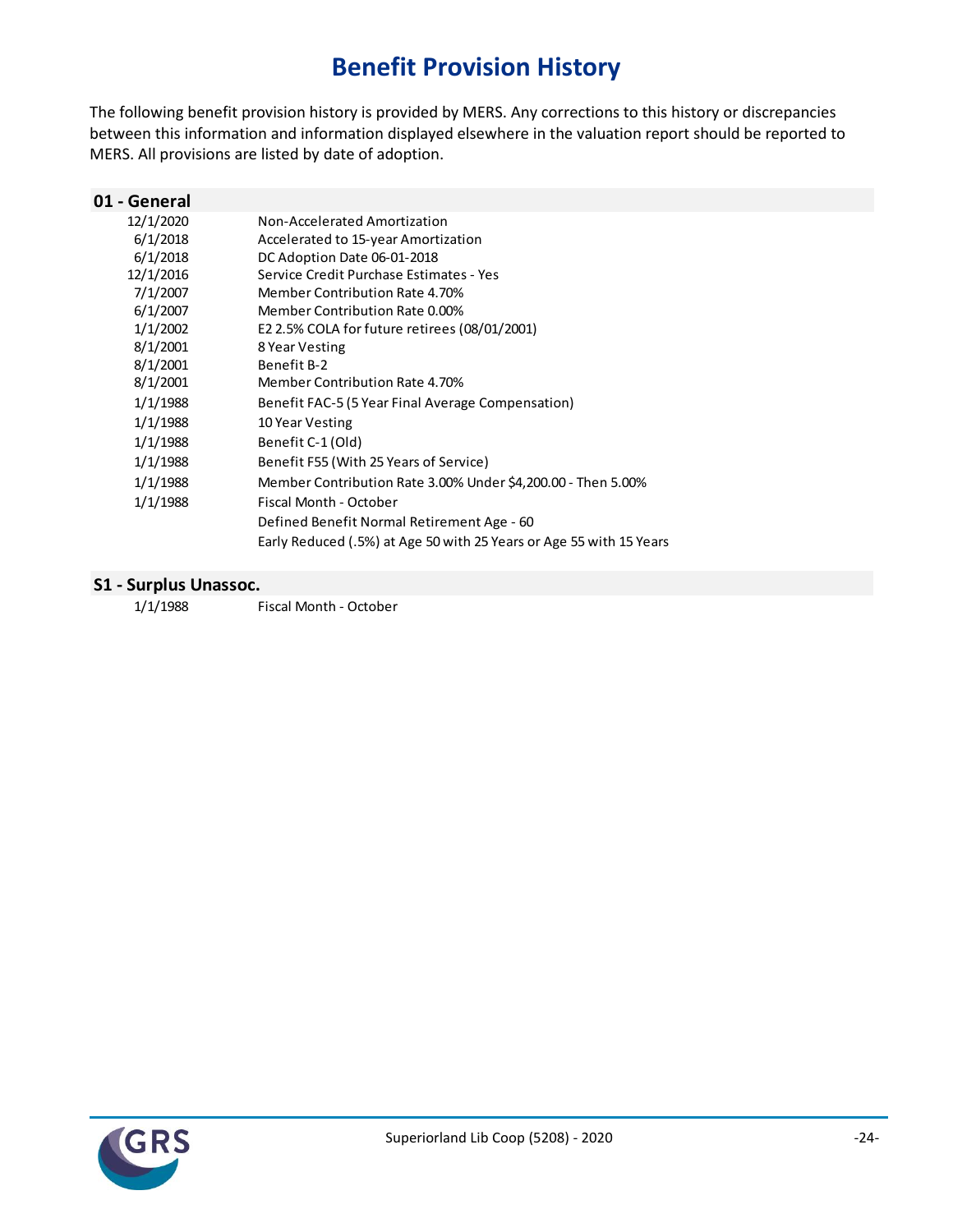# **Plan Provisions, Actuarial Assumptions, and Actuarial Funding Method**

Details on MERS plan provisions, actuarial assumptions, and actuarial methodology can be found in the Appendix. Some actuarial assumptions are specific to this municipality and its divisions. These are listed below.

#### **Increase in Final Average Compensation**

| <b>Division</b>      | <b>FAC Increase</b><br><b>Assumption</b> |
|----------------------|------------------------------------------|
| <b>All Divisions</b> | 1.00%                                    |

### **Miscellaneous and Technical Assumptions**

Loads – None.

**Amortization Policy for Closed Not Linked Divisions:** The default funding policy for closed not linked divisions, including open divisions with zero active members, is to follow a non-accelerated amortization, where each closed period decreases by one-year each year until the period is exhausted. In select instances, closed not linked division(s) may follow an accelerated amortization policy.

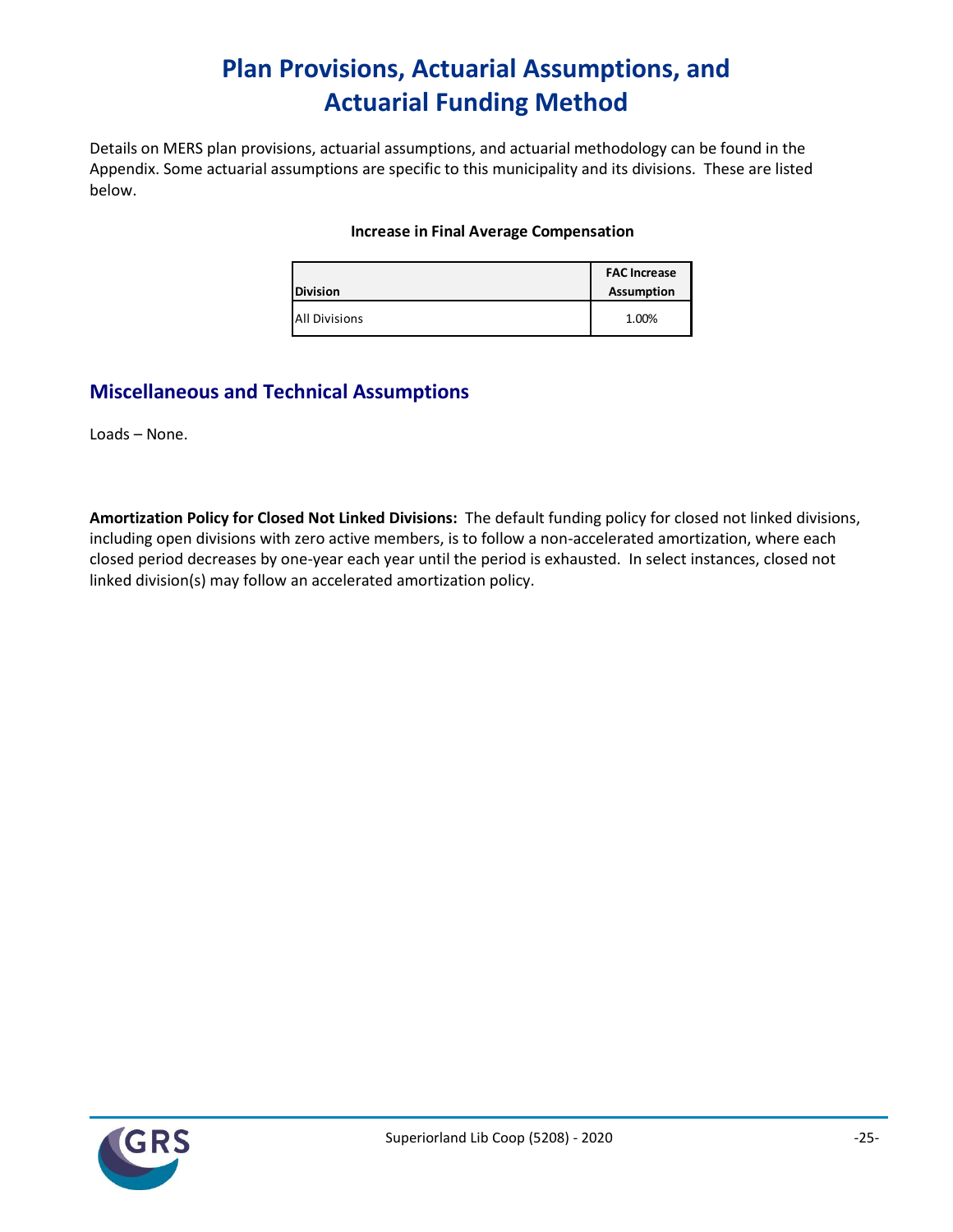# **Risk Commentary**

Determination of the accrued liability, the employer contribution, and the funded ratio requires the use of assumptions regarding future economic and demographic experience. Risk measures, as illustrated in this report, are intended to aid in the understanding of the effects of future experience differing from the assumptions used in the course of the actuarial valuation. Risk measures may also help with illustrating the potential volatility in the accrued liability, the actuarially determined contribution and the funded ratio that result from the differences between actual experience and the actuarial assumptions.

Future actuarial measurements may differ significantly from the current measurements presented in this report due to such factors as the following: plan experience differing from that anticipated by the economic or demographic assumptions; changes in economic or demographic assumptions due to changing conditions; increases or decreases expected as part of the natural operation of the methodology used for these measurements (such as the end of an amortization period, or additional cost or contribution requirements based on the Plan's funded status); and changes in plan provisions or applicable law. The scope of an actuarial valuation does not include an analysis of the potential range of such future measurements.

Examples of risk that may reasonably be anticipated to significantly affect the plan's future financial condition include:

- **Investment Risk** actual investment returns may differ from the expected returns;
- **Asset/Liability Mismatch** changes in asset values may not match changes in liabilities, thereby altering the gap between the accrued liability and assets and consequently altering the funded status and contribution requirements;
- **Salary and Payroll Risk** actual salaries and total payroll may differ from expected, resulting in actual future accrued liability and contributions differing from expected;
- **Longevity Risk** members may live longer or shorter than expected and receive pensions for a period of time other than assumed; and
- **Other Demographic Risks –** members may terminate, retire or become disabled at times or with benefits other than assumed resulting in actual future accrued liability and contributions differing from expected.

The effects of certain trends in experience can generally be anticipated. For example, if the investment return since the most recent actuarial valuation is less (or more) than the assumed rate, the cost of the plan can be expected to increase (or decrease). Likewise, if longevity is improving (or worsening), increases (or decreases) in cost can be anticipated.

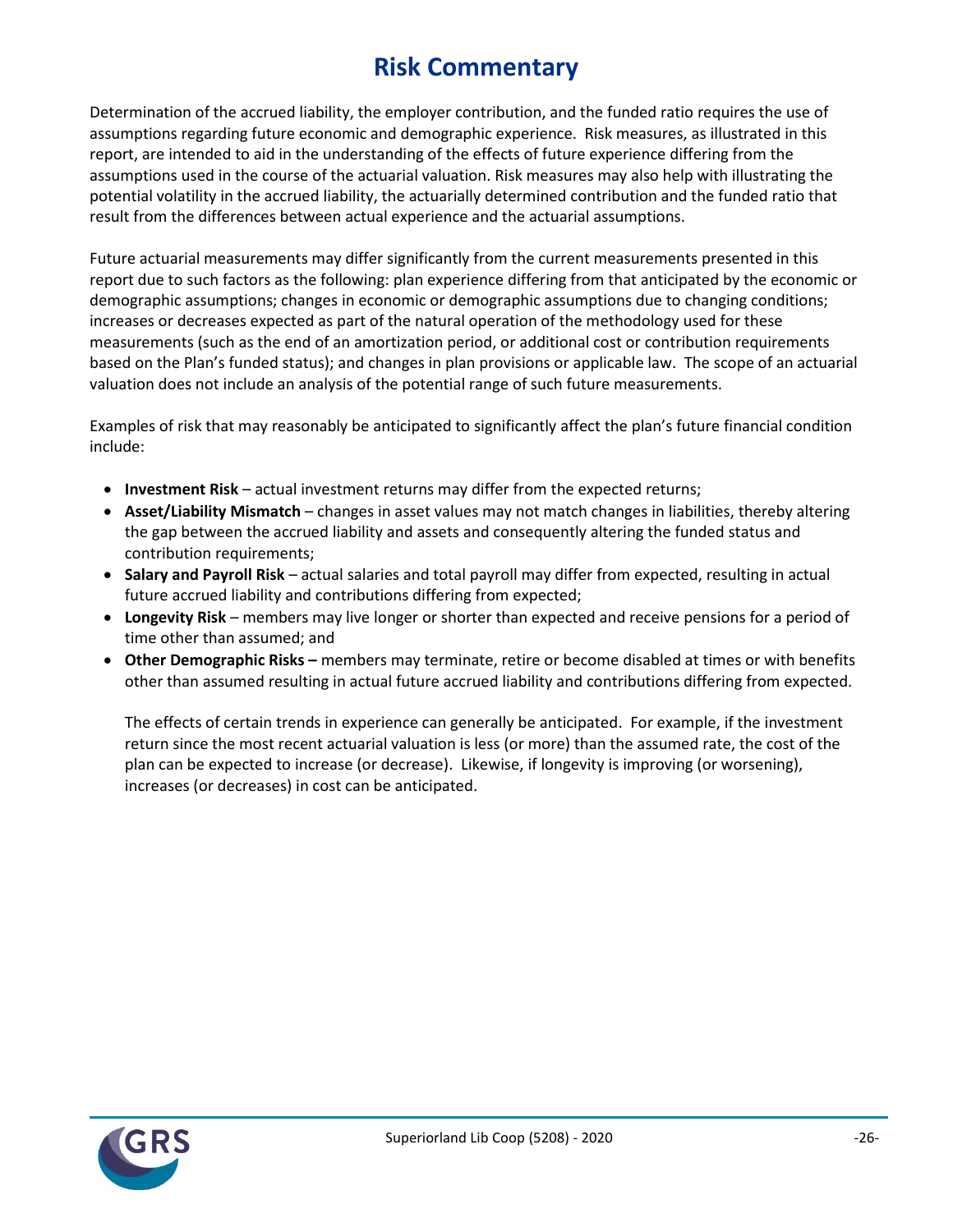#### **PLAN MATURITY MEASURES**

Risks facing a pension plan evolve over time. A young plan with virtually no investments and paying few benefits may experience little investment risk. An older plan with a large number of members in pay status and a significant trust may be much more exposed to investment risk. Generally accepted plan maturity measures include the following:

|                                                           | 12/31/2020 | 12/31/2019 | 12/31/2018 |
|-----------------------------------------------------------|------------|------------|------------|
| 1. Ratio of the market value of assets to total payroll   | N/A        | N/A        | N/A        |
| 2. Ratio of actuarial accrued liability to payroll        | N/A        | N/A        | N/A        |
| 3. Ratio of actives to retirees and beneficiaries         | 0.0        | 0.0        | 0.0        |
| 4. Ratio of market value of assets to benefit payments    | 9.7        | 9.3        | 8.8        |
| 5. Ratio of net cash flow to market value of assets (boy) | -5.6%      | $-3.9%$    | $-0.6%$    |

#### **RATIO OF MARKET VALUE OF ASSETS TO TOTAL PAYROLL**

The relationship between assets and payroll is a useful indicator of the potential volatility of contributions. For example, if the market value of assets is 2.0 times the payroll, a return on assets 5% different than assumed would equal 10% of payroll. A higher (lower) or increasing (decreasing) level of this maturity measure generally indicates a higher (lower) or increasing (decreasing) volatility in plan sponsor contributions as a percentage of payroll.

#### **RATIO OF ACTUARIAL ACCRUED LIABILITY TO PAYROLL**

The relationship between actuarial accrued liability and payroll is a useful indicator of the potential volatility of contributions for a fully funded plan. A funding policy that targets a funded ratio of 100% is expected to result in the ratio of assets to payroll and the ratio of liability to payroll converging over time.

#### **RATIO OF ACTIVES TO RETIREES AND BENEFICIARIES**

A young plan with many active members and few retirees will have a high ratio of actives to retirees. A mature open plan may have close to the same number of actives to retirees resulting in a ratio near 1.0. A super-mature or closed plan may have significantly more retirees than actives resulting in a ratio below 1.0.

#### **RATIO OF MARKET VALUE OF ASSETS TO BENEFIT PAYMENTS**

The MERS' Actuarial Policy requires a total minimum contribution equal to the excess (if any) of three times the expected annual benefit payments over the projected market value of assets as of the participating municipality or court's Fiscal Year for which the contribution applies. The ratio of market value of assets to benefit payments as of the valuation date provides an indication of whether the division is at risk for triggering the minimum contribution rule in the near term. If the division triggers this minimum contribution rule, the required employer contributions could increase dramatically relative to previous valuations.

### **RATIO OF NET CASH FLOW TO MARKET VALUE OF ASSETS**

A positive net cash flow means contributions exceed benefits and expenses. A negative cash flow means existing funds are being used to make payments. A certain amount of negative net cash flow is generally expected to occur when benefits are prefunded through a qualified trust. Large negative net cash flows as a percent of assets may indicate a super-mature plan or a need for additional contributions.